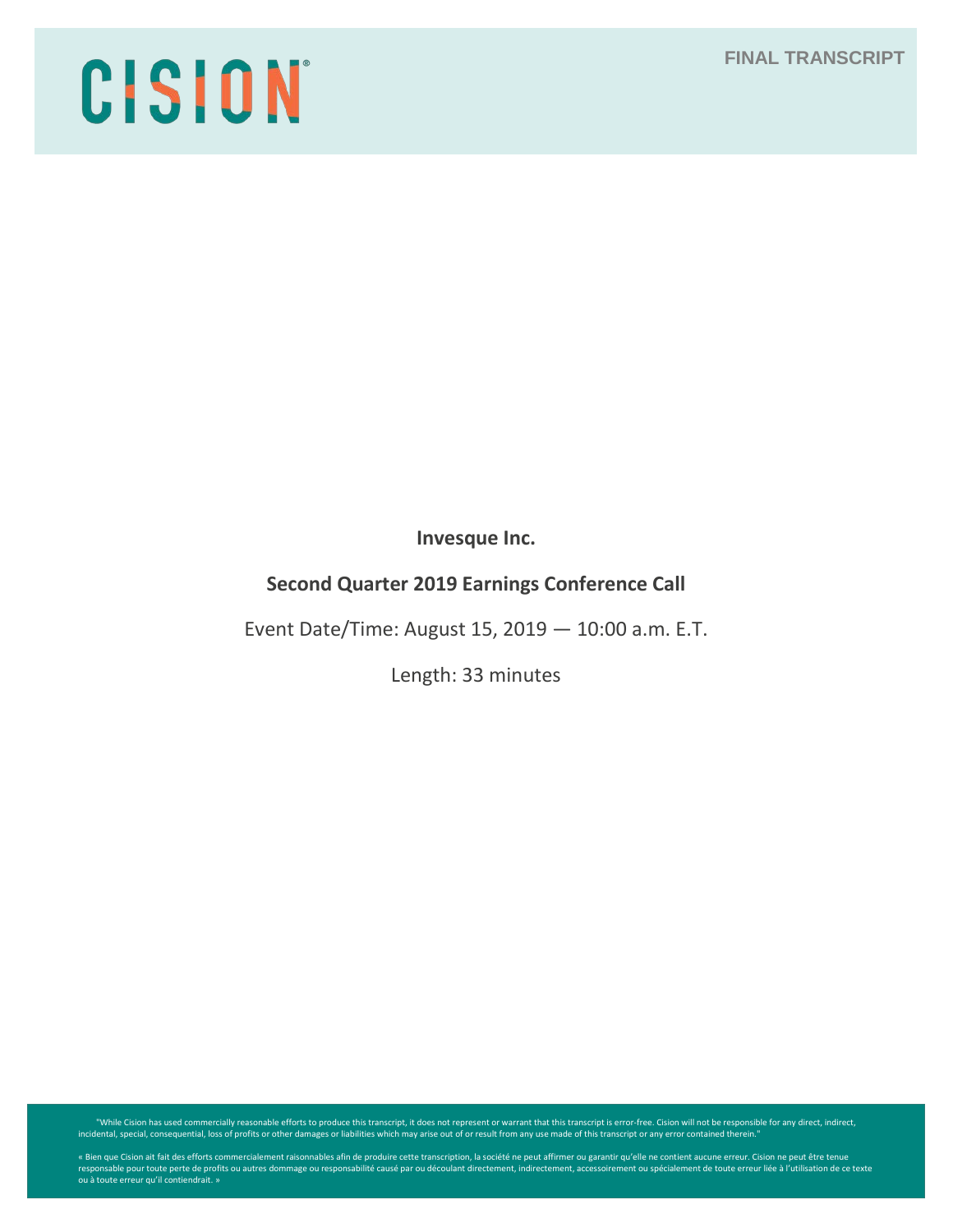## **CORPORATE PARTICIPANTS**

**Scott Higgs** *Invesque Inc. — Chief Financial Officer*

**Scott White** *Invesque Inc. — Chairman and Chief Executive Officer*

**Adlai Chester** *Invesque Inc. — Chief Investment Officer*

**Bryan Hickman** *Invesque Inc. — Senior Vice President – Investments*

## **CONFERENCE CALL PARTICIPANTS**

**Brad Sturges** *IA Securities — Analyst*

**Chris Couprie** *CIBC — Analyst*

**Tal Woolley** *National Bank Finance — Analyst*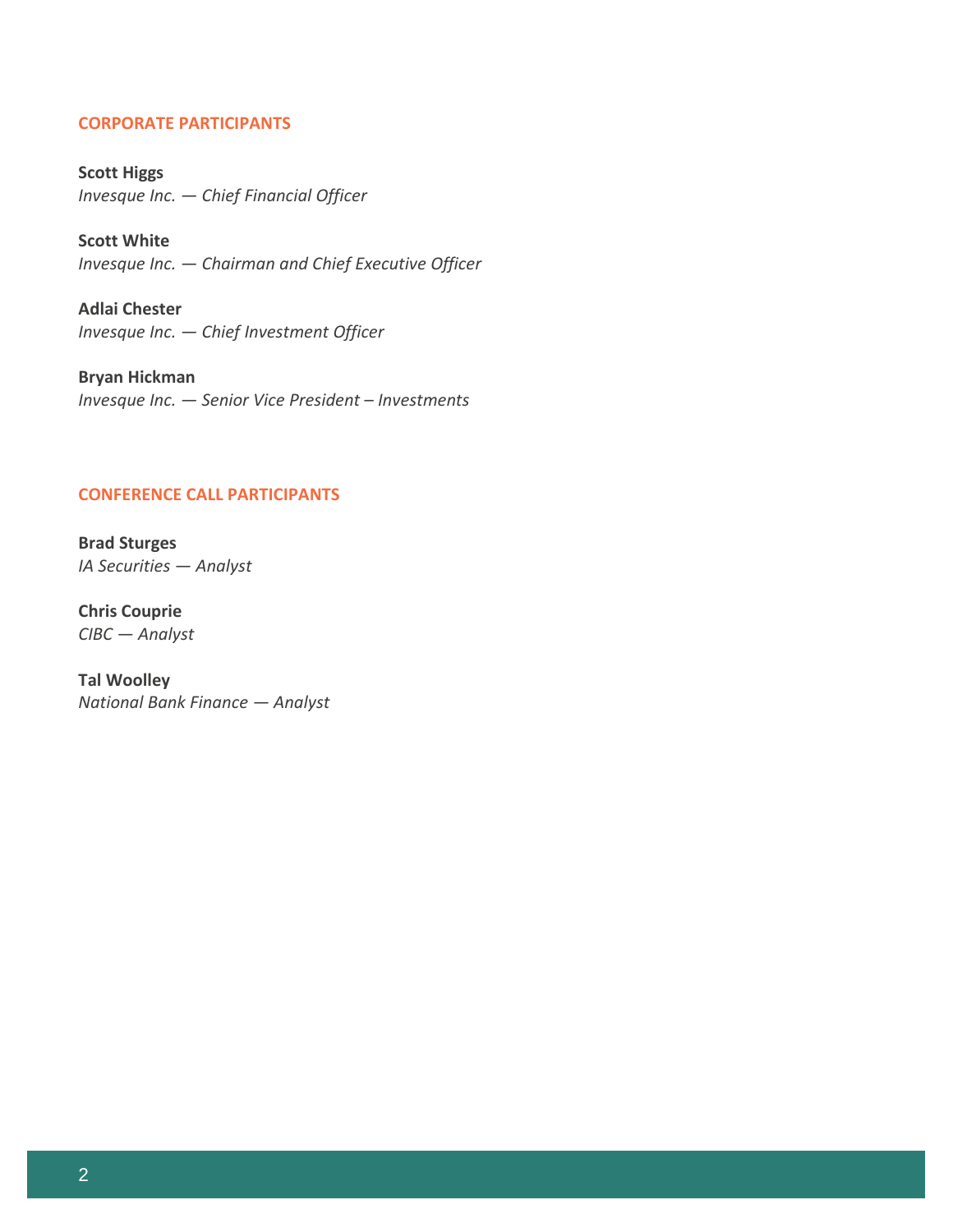#### **PRESENTATION**

#### **Operator**

Good morning, ladies and gentlemen. Welcome to Invesque's second quarter 2019 earnings conference call.

I will now turn the call over to Scott Higgs, Chief Financial Officer. Please go ahead, Mr. Higgs.

**Scott Higgs** — Chief Financial Officer, Invesque Inc.

Thank you, Cheryl. Good morning, everyone, and thanks for joining the call. With me today are Scott White, our Chairman and CEO; and Adlai Chester, our CIO.

Scott will kick things off discussing our activity for the quarter, colour around our portfolio, and some overall industry news and trends. I will then cover our second quarter financial results, and Adlai will recap our portfolio performance, recently announced investments, and strategic efforts before starting the Q&A portion of the call.

The second quarter 2019 earnings release financial statements and MD&A are available on our website, and a replay of this call will be available from 1:00 p.m. today until midnight on August 22nd.

Before we get started, please be reminded that today's call may include forward-looking statements regarding our future operations. Such statements involve known and unknown risks and uncertainties that may cause actual results to differ materially from those expressed or implied today. We've identified such factors in our news release and other public filings.

As we discuss our performance, please bear in mind that all amounts are in US dollars.

And with that, I'll hand it over to Scott.

**Scott White** — Chairman and Chief Executive Officer, Invesque Inc.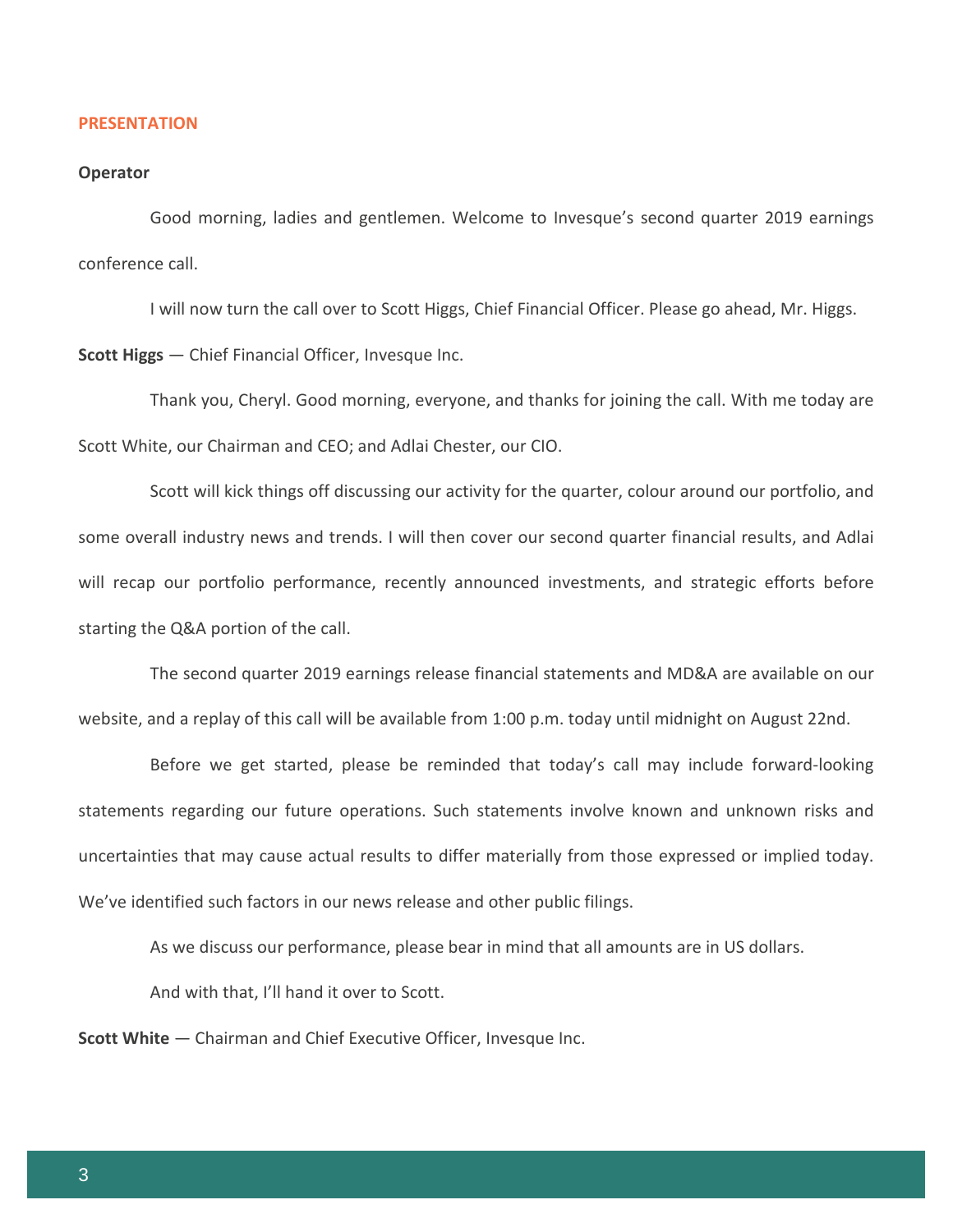Good morning. Thank you, all, for joining our second quarter earnings call. Since our last call just 90 days ago, we have dramatically strengthened the look, makeup, and portfolio mix of Invesque with the acquisition of Commonwealth Senior Living.

The Commonwealth acquisition is comprised of 20 communities with over 1,400 private pay independent living, assisted living, and memory care units located in Virginia and Pennsylvania.

We're acquiring the Commonwealth portfolio at approximately \$236,000 per unit, which represents a 20 percent discount to our estimate of replacement cost. We have long believed our basis to replacement cost is one of the more important considerations when we acquire assets.

Along with the communities, we acquired the Commonwealth management company as part of the initial closing earlier this month. Richard Brewer, CEO of Commonwealth Senior Living, along with his senior management team and all current employees, will remain with Commonwealth and continue to manage the communities.

The Commonwealth transaction now positions Invesque as a predominantly private pay health care real estate investment company, with approximately 55 percent of our pro forma NOI coming from seniors housing by the end of 2019.

The Commonwealth transaction also allows for us to provide a very differentiated, vertically integrated operating and property management model. We have added in-house operational expertise with Richard and his team's nearly 20 years of experience. We expect they will work closely with some of our other best-in-class operators to share insights and best practices. We believe this collaboration will drive performance and maximize profitability across our nearly \$1 billion seniors housing portfolio.

We'll also look to utilize Commonwealth to reposition certain assets that are a better strategic fit for the Commonwealth team, such as the Greenfield transition we just announced. After the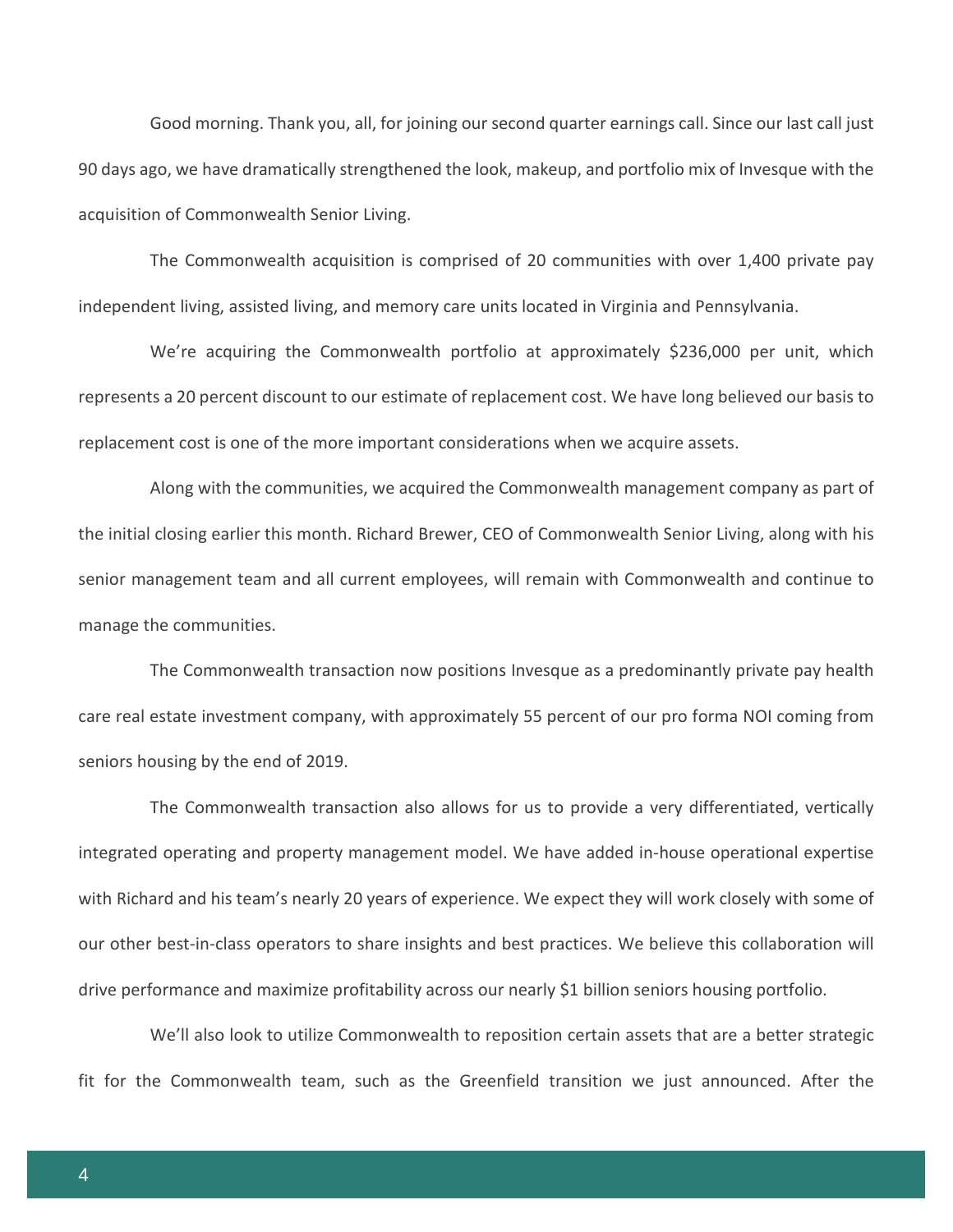completion of the Greenfield transition, Commonwealth will become the largest operator of seniors housing in Virginia and one of the largest operators in the Mid-Atlantic region. Commonwealth will also become our largest source of NOI, representing approximately 26 percent of pro forma NOI at the end of the year.

Adlai will touch on the Greenfield transition later in the call. However, I want to highlight this is an important transaction for us for so many reasons. The ability to strengthen our existing portfolio by transitioning operators was a key strategic reason for the acquisition of an operating and management company.

As I mentioned last quarter, one of our areas of focus for the remainder of 2019 will be managing and maximizing our existing portfolio. We have grown our portfolio over fourfold since our IPO a little over three years ago. As we grow, we constantly monitor our portfolio to ensure we are achieving our long-term goal of building a world-class portfolio with operators who can scale.

One important aspect of this asset management initiative is to opportunistically divest assets and redeploy capital. The Magnetar JV we announced during the second quarter is an example of capitalizing on the opportunity to raise attractively priced capital through a partial disposition to continue our growth.

Now that I have discussed initiatives in our portfolio, let me comment on some of the important industry themes. Supply continues to be a hot topic in the seniors housing industry. As we noted last quarter, we have observed a recent drop-off in new construction starts. The recently published second quarter NIC MAP data supports our observation with total construction as a percent of existing inventory dropping 100 basis points from its peak at the end of 2017.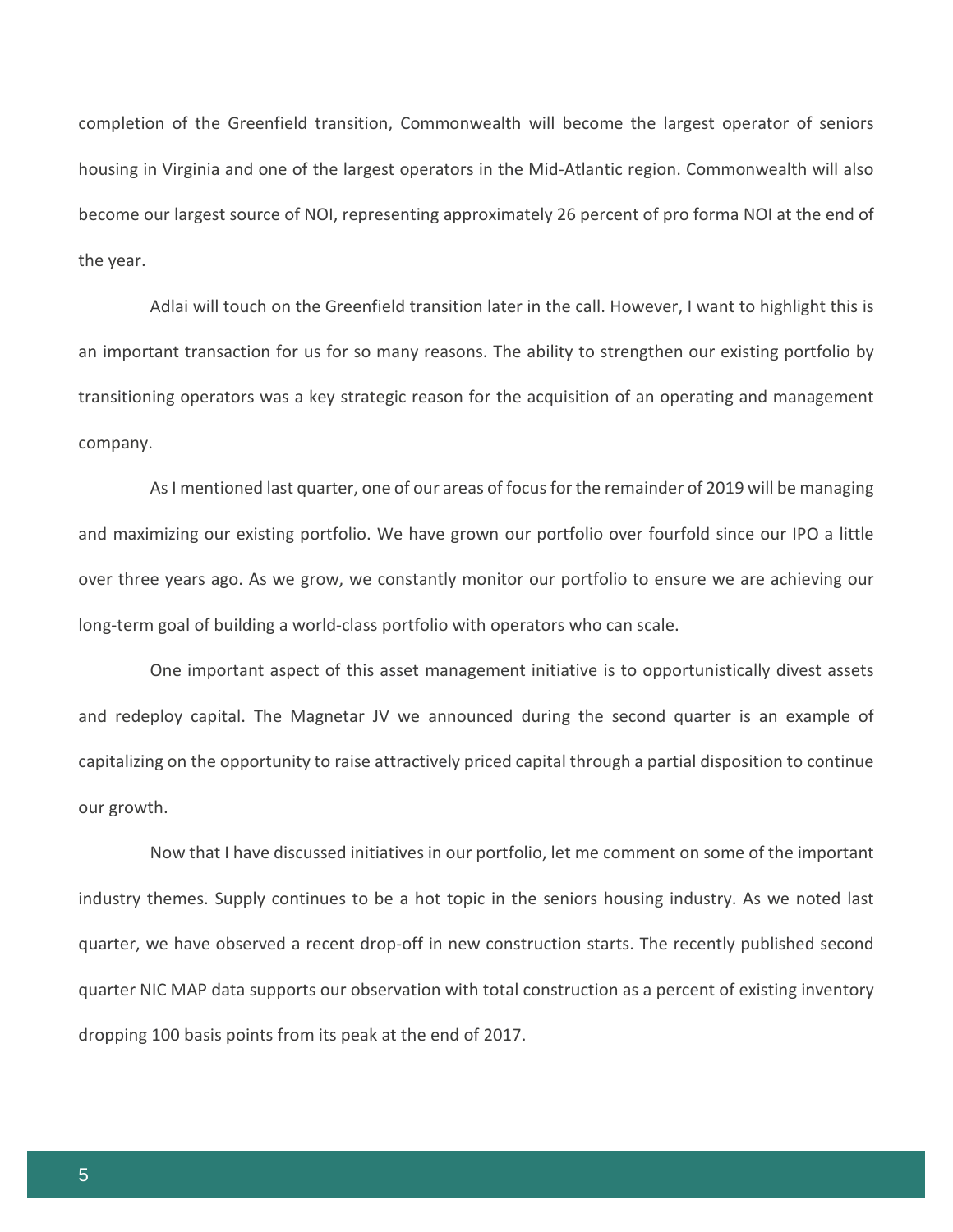Additionally, we are encouraged by the decline in development starts. The developers broke ground on just 2.6 percent of product on an annualized basis in the first half of 2019, down from as high as 5 percent between 2014 and 2018.

Development continues to be more heavily weighted to the top MSAs. While we will very carefully consider unique opportunities in the top MSAs, we continue to be much more focused on midsized markets. By focusing our efforts on midsized markets, we continue to source sizable, scalable, and high-quality opportunities at a discount to replacement cost, just like we did with the Commonwealth transaction.

Our regional focus has allowed us to avoid exposure to elevated supply and capitalize on the arbitrage of buying existing stabilized assets for cheaper than it would cost to build them. We'll still invest in development like you've seen us do with Ellipsis, but we'll be very selective in the opportunities we choose.

While we do not believe supply concerns are a thing of the past, we continue to believe the outlook is improving and should improve in 2021 and onwards. Demand should continue to trend higher due to increased penetration from demographic tailwinds. This demand will trend consistently higher through the next decade with the growing faction of the 80-plus population.

On the skilled nursing front, we remain cautiously optimistic about our portfolio of post-acutefocused skilled nursing facilities. The Centres for Medicare and Medicaid services recently finalized the net Medicare SNF rate update for the 2020 fiscal year beginning October 1, 2019. Under the terms of the 2020 final rule, CMS will increase Medicare payments by over \$850 million, or 2.4 percent, to skilled nursing facilities. We believe this market rate update will be an important step in improving the environment for SNF operators. Skilled nursing facilities remain the lowest-cost setting of care for a large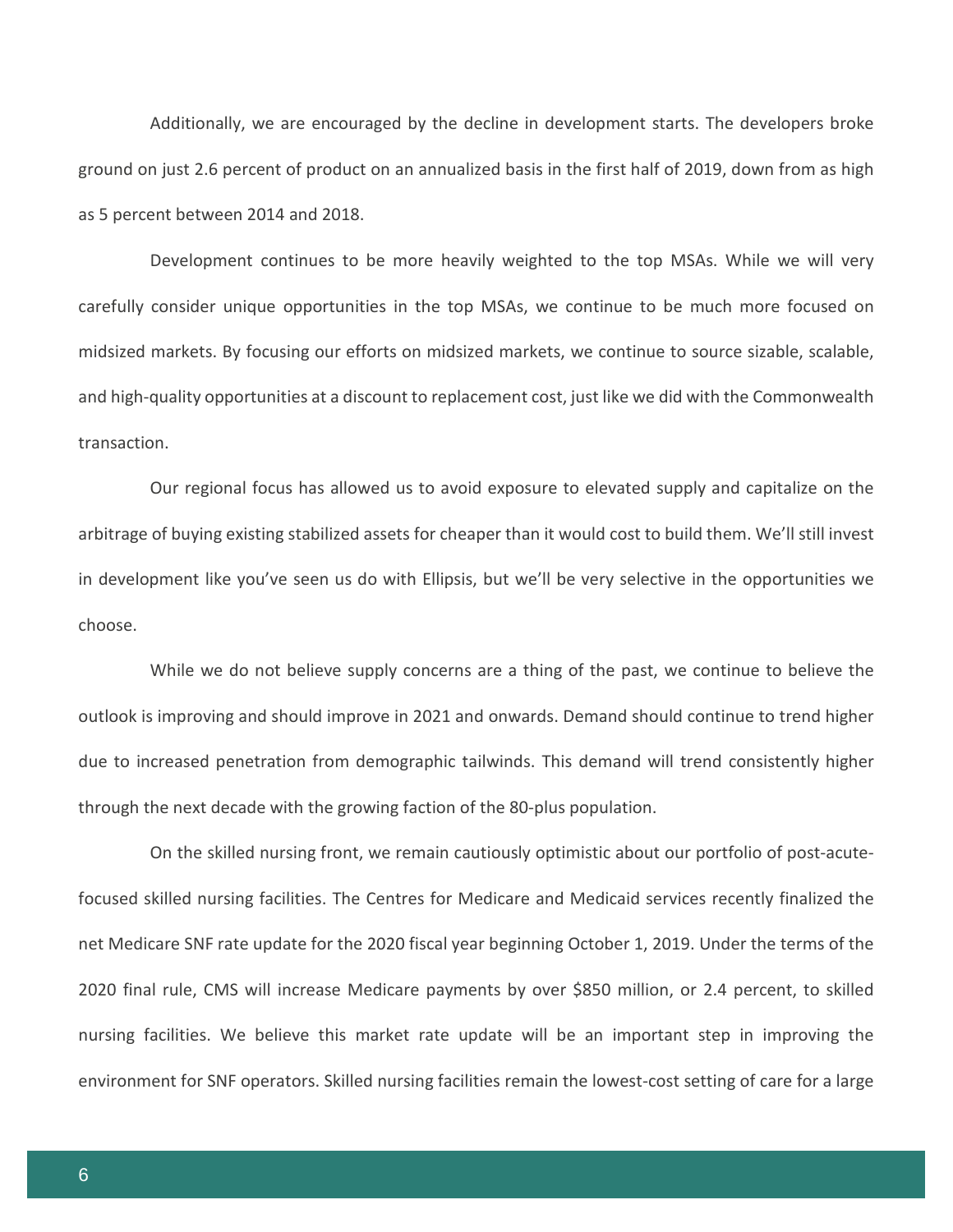subset of patients, and the final rule strengthens the Medicare program by better aligning payment rates with the cost of providing care.

We're also encouraged by a recent announcement that Illinois will increase Medicaid funding to skilled nursing facilities by \$240 million in the next fiscal year. Of this \$240 million, \$170 million of the increased funding will go toward updating Medicaid reimbursements for a variety of support services from food to maintenance. Given that some of these reimbursements have not been revised since 1999, we view this as a very favourable outcome for Symphony, our largest skilled nursing operator.

Finally, we believe the upcoming implementation of the new case mix model, PDPM, this October should help drive profitability for sophisticated operators that are focused on high-acuity patients. PDPM will shift payment incentives away from the volume of therapy provided and more toward patient acuity. Skilled nursing providers, particularly those in our portfolio who focus on group therapy, will be able to capitalize on both cost savings and improved patient outcomes.

We believe the increased CMS market rates, the increased Medicaid funding in Illinois, and the implementation of PDPM provide for a favourable backdrop for increased profitability over the next few years.

I'm very excited about what we have accomplished year to date. We have executed on our robust pipeline, and now are turning our focus toward enhancing the value of our current portfolio.

With that, I'll pass it to Scott Higgs to talk about our second quarter performance and recent capital markets activity.

#### **Scott Higgs**

7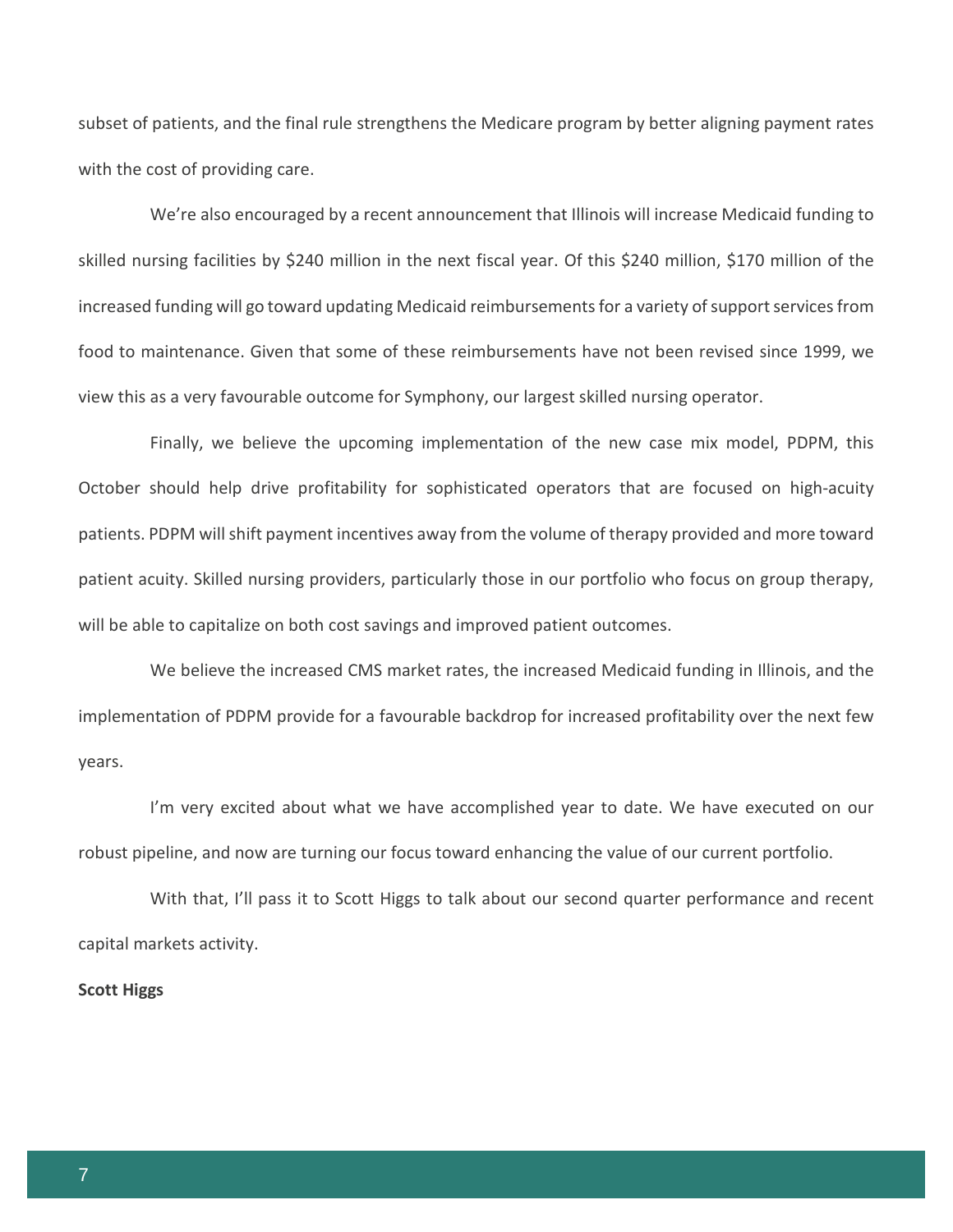Thanks, Scott. Adjusting for deal costs for the quarter ending June 30th, FFO was \$0.20 per share and AFFO was \$0.19 per share. Our effective dividend cash payout ratio when adjusted for DRIP participation was approximately 81 percent for the three-month period.

During the second quarter, we recognized fair value changes to investment property on both the consolidated and joint venture portfolio. The changes were the result of two primary factors. First, we continually assess the value of our portfolio. We analyze changes in the cap rate environment used to value assets that are comparable to our portfolio, we update our projections for net operating income, then we evaluate other factors that impact the value of our investment property.

Second, we recognize the tenant inducement asset primarily associated with loans issued and committed to at below-market rates to select operators. However, we do not anticipate any impact to FFO or AFFO for this change on a go-forward basis.

On the debt front, our average debt maturity remained consistent at approximately 4.7 years as of the end of the quarter, with only 14 percent of our debt rolling over the next three years.

With volatility in interest rates providing for an extremely favourable debt market, we were very active over the last few months in refinancing debt at lower rates and to further extend our maturities. Also, we implemented a series of interest rate swaps to use the yield curve in our favour to generate interest and cash flow savings and to help lower our effective interest rate by 20 basis points from the first quarter.

One example of capitalizing on market pricing, including locking in the interest rate at our new credit facility underlying the Commonwealth transaction at a very attractive 3.84 percent throughout its initial five-year term, which will also help to blend down our overall average borrowing rate.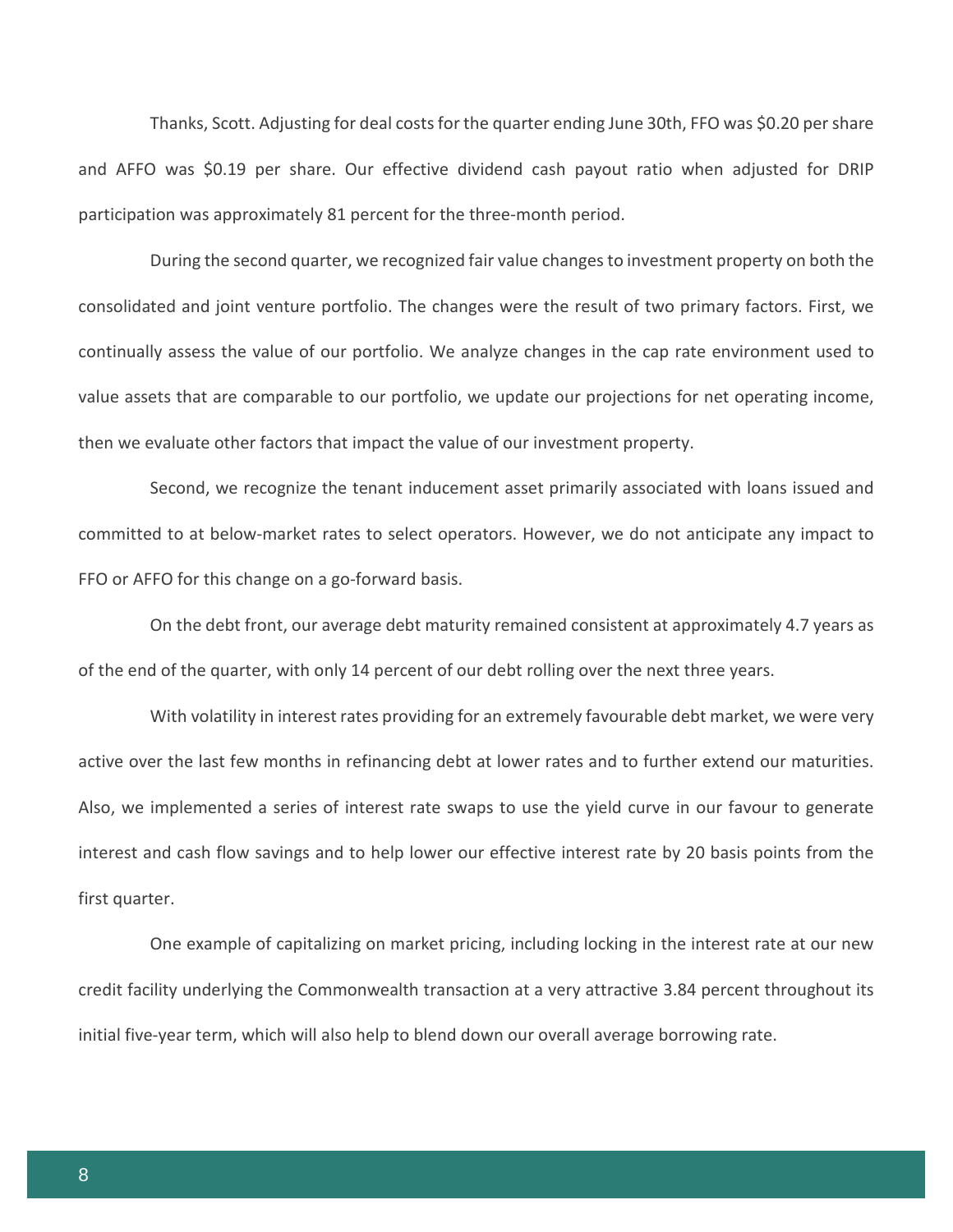We will continue to refresh our debt stack strategically and enhance the profile for both Invesque and our partners to strengthen our platform over the long term.

Let me expand on the balance sheet side of the Commonwealth transaction. Upon closing of the second tranche, the Commonwealth transaction consideration will consist of the new \$176 million facility I mentioned earlier, the assumption of approximately 44 million of mortgage debt, the issuance of approximately 65 million of convertible preferred shares, and the remainder funded with cash.

The convertible preferred shares have a conversion price of 9.75, thus allowing us to effectuate the transaction at a better cost of capital than our current stock price would imply. The structure of the transaction, combined with a favourable debt market pricing, will allow us to consummate the transaction at an excess of 200 basis point spread to our blended cost of capital on the deal. We anticipate that the Commonwealth transaction will be 0.10 to \$0.12 per share accretive to 2020 FFO and 0.06 to \$0.08 per share accretive to 2020 AFFO.

More importantly, the assets that we are buying are high-quality private pay assets, which will enhance the quality of our cash flow and portfolio. Although our leverage is increasing with this transaction, we are comfortable at this level for the interim period. We're focused on balancing growth and diversification with the appropriate leverage, and we have a bias to reduce leverage over time. We have significantly lowered the risk profile of the Company, which will allow us to delever organically.

On the capital front, we recently announced that we raised \$15 million through a private placement with Magnetar. Preferred shares carry similar terms to prior raises of convertible preferred we have done with them as a counterparty, except for the terms noted in the press release from July 23rd. Combining this recent raise with prior convertible preferred issuances to Magnetar, the total convertible

9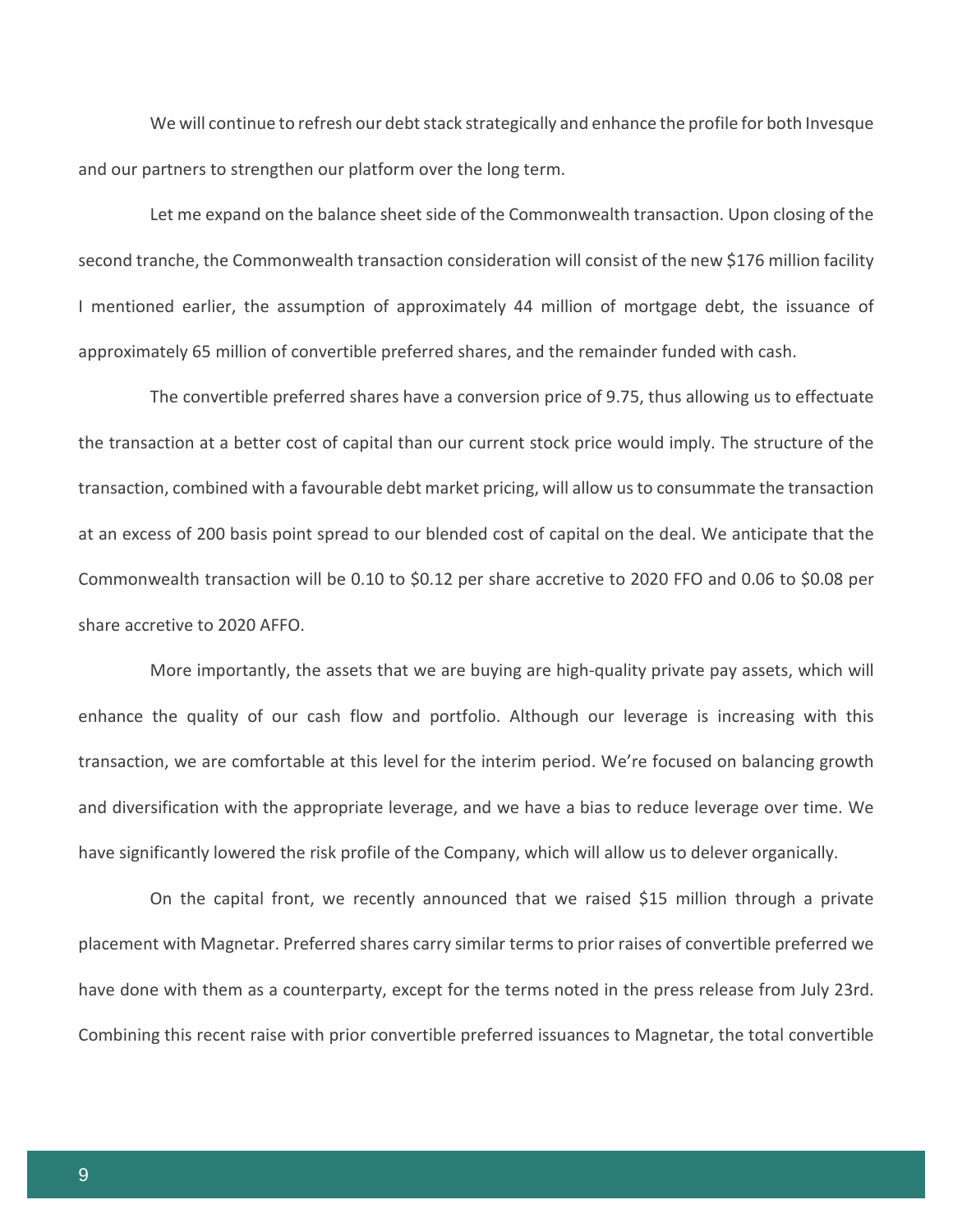preferred outstanding with them is roughly \$86 million, with a 9.75 per share conversion price and a blended dividend rate of approximately 6.3 percent.

With that, I'll pass it over to Adlai to discuss our portfolio performance and investment activity. **Adlai Chester** — Chief Investment Officer, Invesque Inc.

Thank you, Scott. The performance of our stabilized triple-net portfolio remain consistent with previous quarters.

On a trailing 12-month basis as of March 31st, our EBITDAR and EBITDARM coverage ratios were 1.2 times and 1.5 times, respectively. Our trailing 12-month occupancy as of March 31st stood at 85 percent for our triple-net assets and 89 percent for our stabilized JV assets. For the MOB portfolio, stabilized occupancy stood at 91 percent.

As Scott noted earlier, yesterday we announced that we have entered into an agreement to transition 13 assets currently operated by Greenfield to a group of existing operators where we already have significant relationships. We are confident in their ability to drive performance in the former Greenfield portfolio by implementing their operational expertise and creating synergies with the Invesque assets they currently operate.

The Greenfield transition showcases our relationship-driven approach to investing and our objective to streamline our portfolio relationships with the right operator for each asset and each submarket.

As part of the transition, 10 of the communities operated by Greenfield will be transferred to Commonwealth and will be owned, operated, and managed by Invesque affiliates. The first asset under the transition was moved to Commonwealth on August 2nd, and we anticipate the entire portfolio will be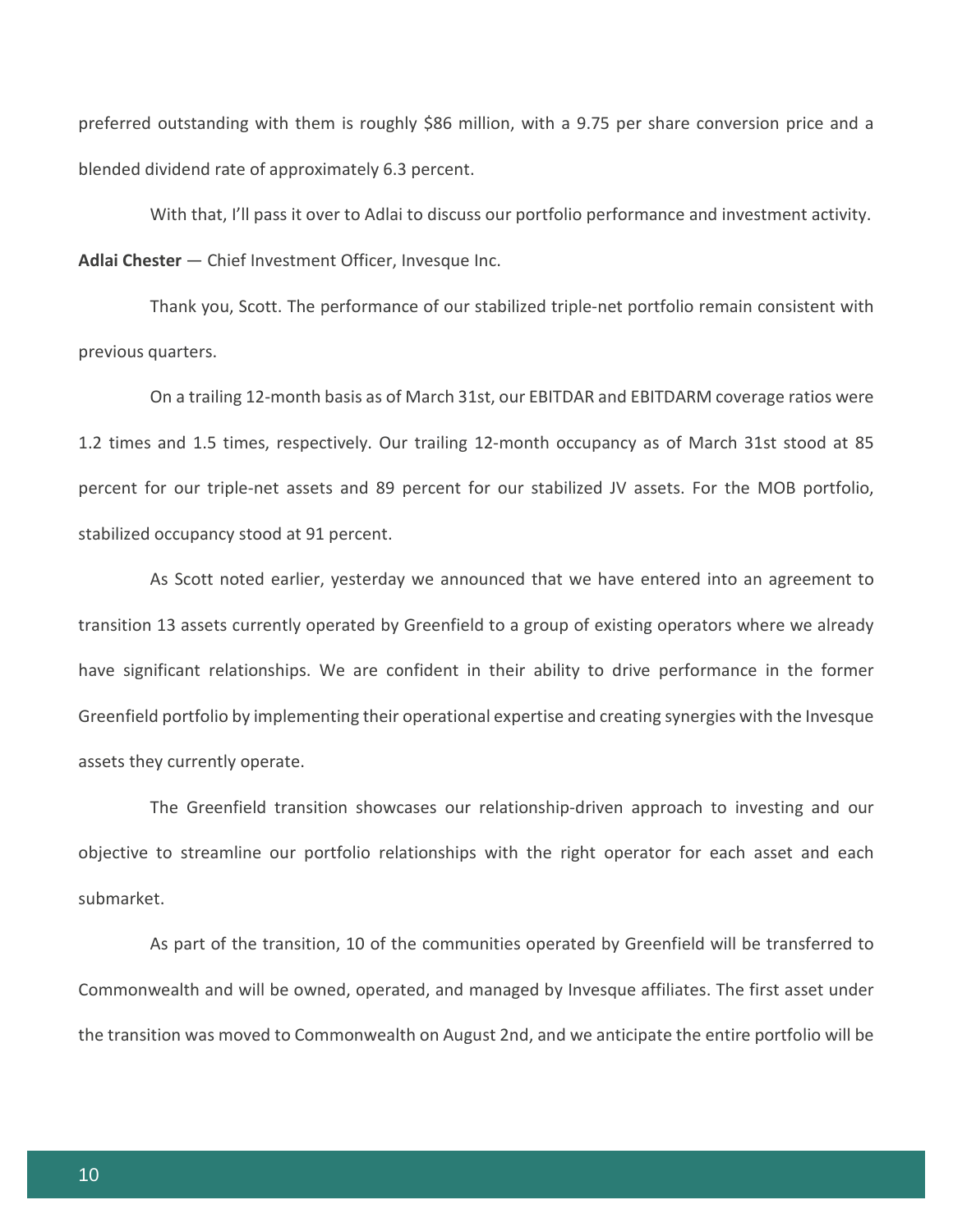transitioned by year-end, pending regulatory approval and the satisfaction of other customary closing conditions.

We will also expand our relationship with Heritage by transitioning two Greenfield assets in Pennsylvania and New Jersey to them. The assets are in markets where Heritage already successfully operates buildings in partnership with Invesque. Accordingly, we expect additional market density as a result of these transitions to create pricing power and operating synergies with our existing senior housing portfolio. We are thrilled to expand our portfolio with another best-in-class operator.

We inherited the relationship with Greenfield as part of the Care Investment Trust transaction last year and have enjoyed our partnership with them. We held constructive dialogue with Greenfield over the past year to come to a mutually beneficial conclusion for everyone involved.

The value creation of the transition should flow through very quickly, as we expect to collect up to 2.5 million of additional annual NOI. The payback period on our investment should be less than two years. The transition is anticipated to be 0.03 to \$0.04 accretive to 2020 AFFO per share. Combing the accretion of the Greenfield transition and the Commonwealth transaction, we anticipate 0.09 to \$0.12 of accretion to 2020 AFFO per share.

The transition also allows us to immediately expand and scale our Commonwealth portfolio to create the largest senior housing operator in Virginia and a premier operator in the Mid-Atlantic. After the transitions are complete, Commonwealth will become our largest source of NOI at approximately 26 percent on a pro forma basis.

Heritage will become our third-largest operator and represent approximately 8 percent of our NOI on a pro forma basis. Symphony will represent roughly 24 percent of NOI by the end of 2019, down from approximately 70 percent at the time of our IPO a little over three years ago.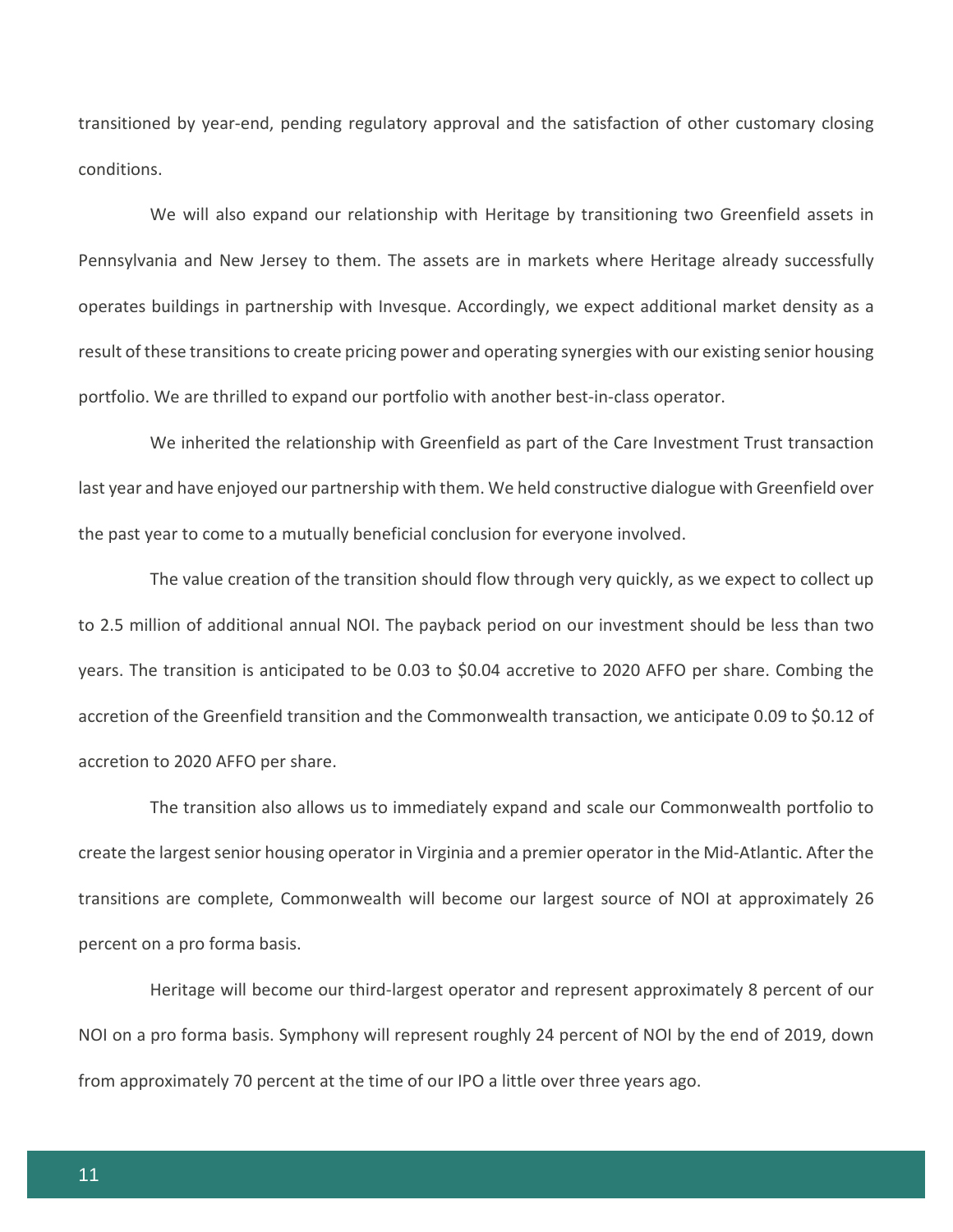Our pipeline of growth opportunities continues to be very significant, particularly in the private pay space. We have also seen an uptick in potential MOB transactions in both Canada and the US through our partnership with Mohawk. With our incredible growth over the last several years, we will be very selective on acquisitions over the short term.

I'd like to thank everyone for joining the call, and we'll now open the line for questions.

## **Q&A**

## **Operator**

Thank you. If you would like to ask a question, please press \*, 1 on your telephone handset.

Our first question comes from Brad Sturges, IA Securities. Your line is open.

## **Brad Sturges** — IA Securities

Hi. Good morning.

## **Scott White**

Good morning, Brad.

## **Scott Higgs**

Morning.

#### **Brad Sturges**

Just on the Greenfield transition, what would be the cost to Invesque for the acquisition, I guess,

of the properties?

## **Adlai Chester**

Yeah. So for all of their various interests in the 13 properties, we paid a \$4.5 million payment.

## **Brad Sturges**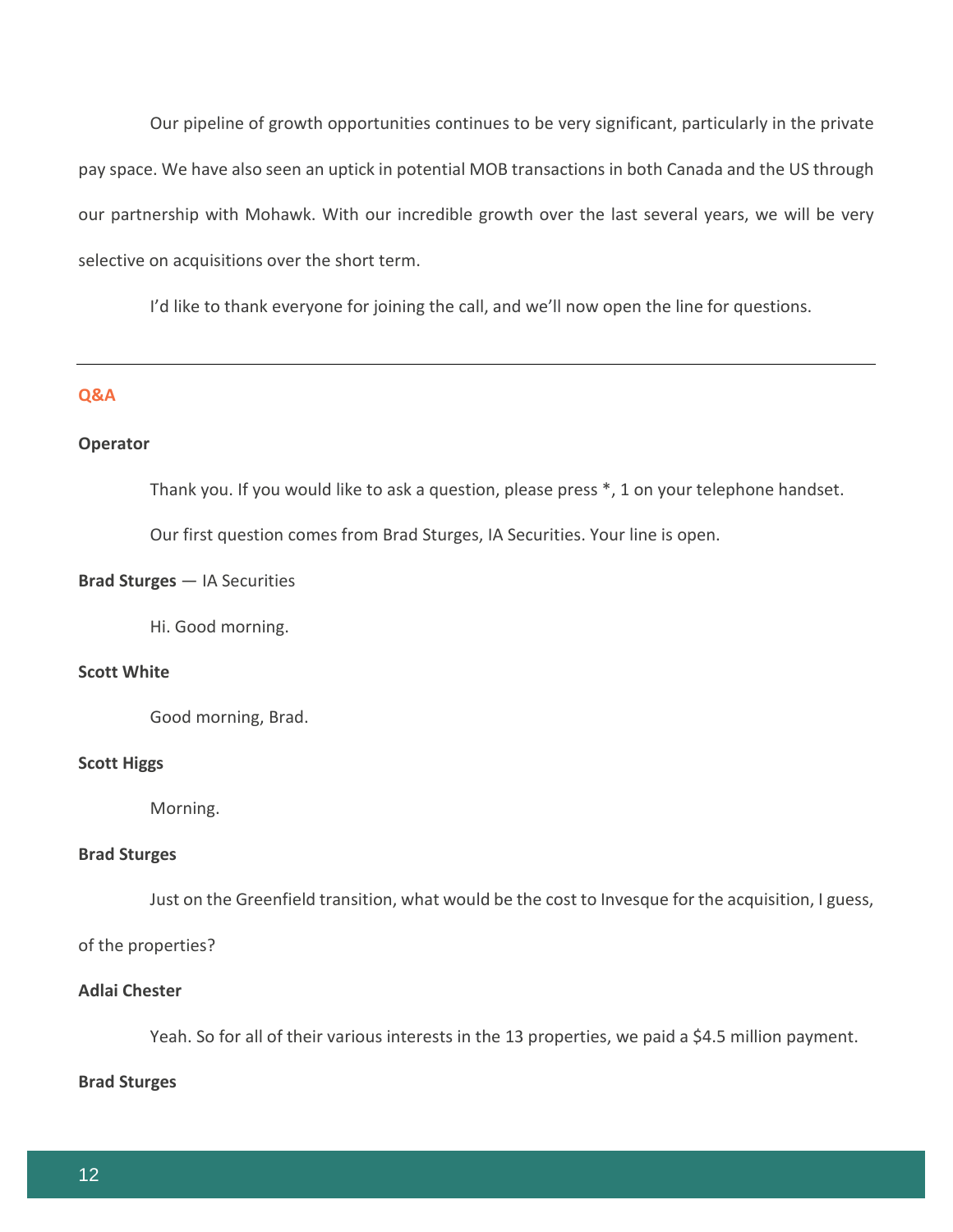Okay. And so how many properties would have been transitioned over in August? And then what's the timeline for the—or how should we think about the timeline for the rest of the properties to transition over, I guess, by the end of the year?

## **Adlai Chester**

Yeah. So the first one happened in August, and that was the only one in August. We would expect the majority of them to start transitioning, call it, Q4, with them all to be complete by the end of the year.

#### **Brad Sturges**

Okay. And with Heritage, would that lease just be assumed? Or is there potential changes to the leases?

## **Adlai Chester**

Yeah. The thought would be we're probably going to be shifting that more to a joint venture with Heritage.

## **Brad Sturges**

Got it. In terms of the acquisition costs that were abandoned, the due diligence costs, any colour on why that deal wasn't pursued or why the write-off right now?

## **Scott White**

Yeah. So, Brad, given the pace that we've grown, we obviously have to look at an awful lot of things to be able to grow to almost \$2 billion in three years. And we have to make a strategic decision about how far and how much cost to incur before pulling the plug. This is something that I think has gone on for, I'd say, 9 to 12 months, quite frankly. And as in every deal, you have a great deal of negotiation twists and turns. And we, as a management team, have decided that as we stand right now, we're not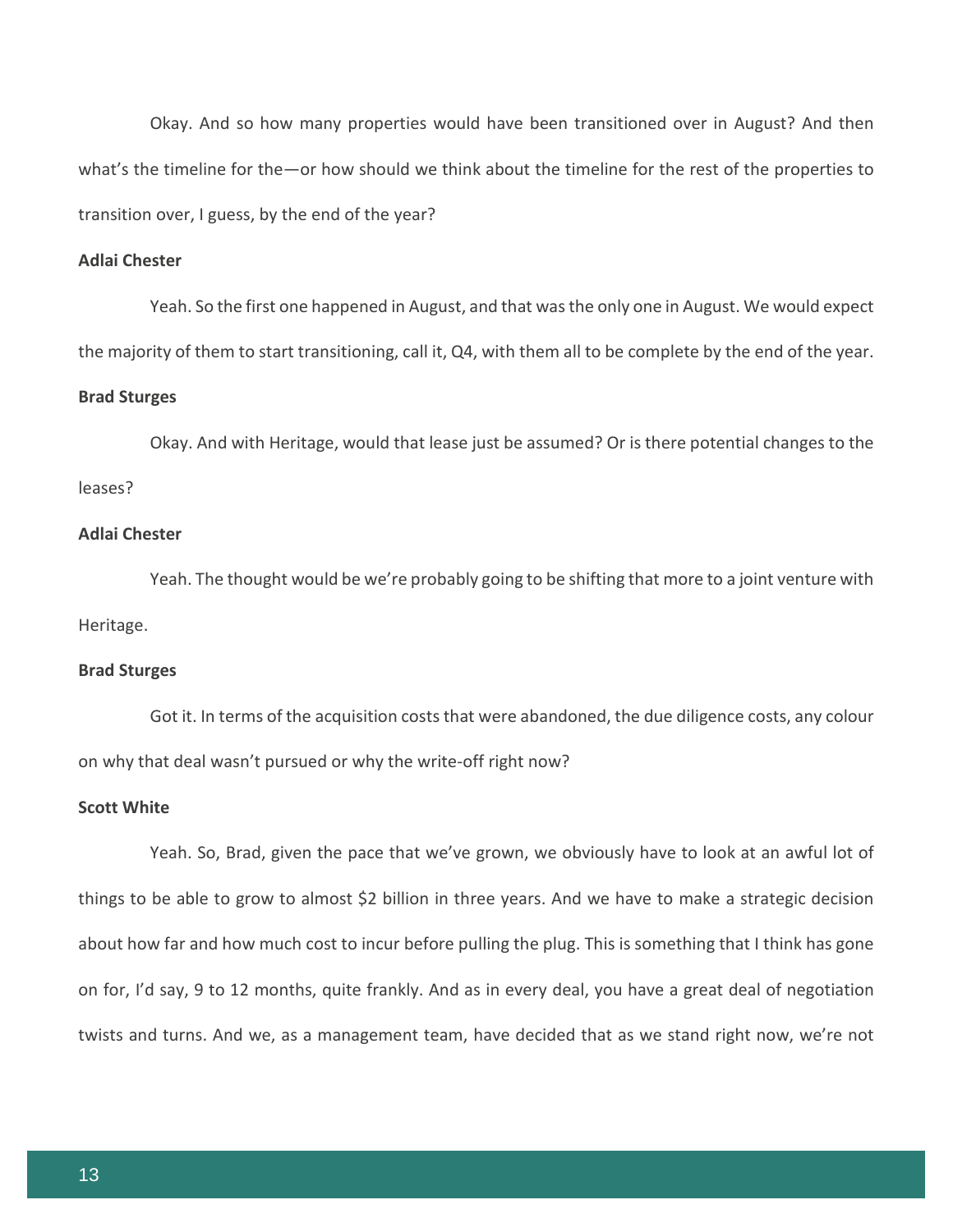sure that this deal makes sense for us, the one that's on the table. And as a result, we took the appropriate conservative accounting treatment and wrote off all of the costs associated with it.

It doesn't mean that that deal or something similar to it couldn't come back at some point in the future. But right now, given what we know about the transaction, it just doesn't seem like it's going to happen.

#### **Brad Sturges**

Got it. And I guess you talked about and have executed, I guess, a few asset sales. Is there more being considered right now that could be redeployed in other acquisitions? Or how should we think about that?

## **Scott White**

Yeah. Absolutely. One of the key things that I mentioned in the last quarterly call, and I highlighted again today and I'm going to highlight even with greater emphasis right now, when you reflect back on growing as fast as we have, again, three years, almost \$2 billion—I just recently had someone do the calculation and we've grown at a 53 percent annualized CAGR, which is the fastest-growing real estate company relative to any of the US comps and probably number 1 or maybe number 2 relative to any of the Canadian comps—when you grow that fast, it's now time to step back and say, okay, we've assembled a portfolio. We've accomplished our goal of diversification. We've accomplished our goal of scale. Now you really emphasize the energy and the focus around maximizing the value of those assets.

So the Greenfield transition is one of those. The sale of the one asset is another of those. We are very carefully going building by building, operator by operator and saying, what's part of our long-term strategy now. Now that you've assembled a sizable portfolio, what doesn't belong longer term?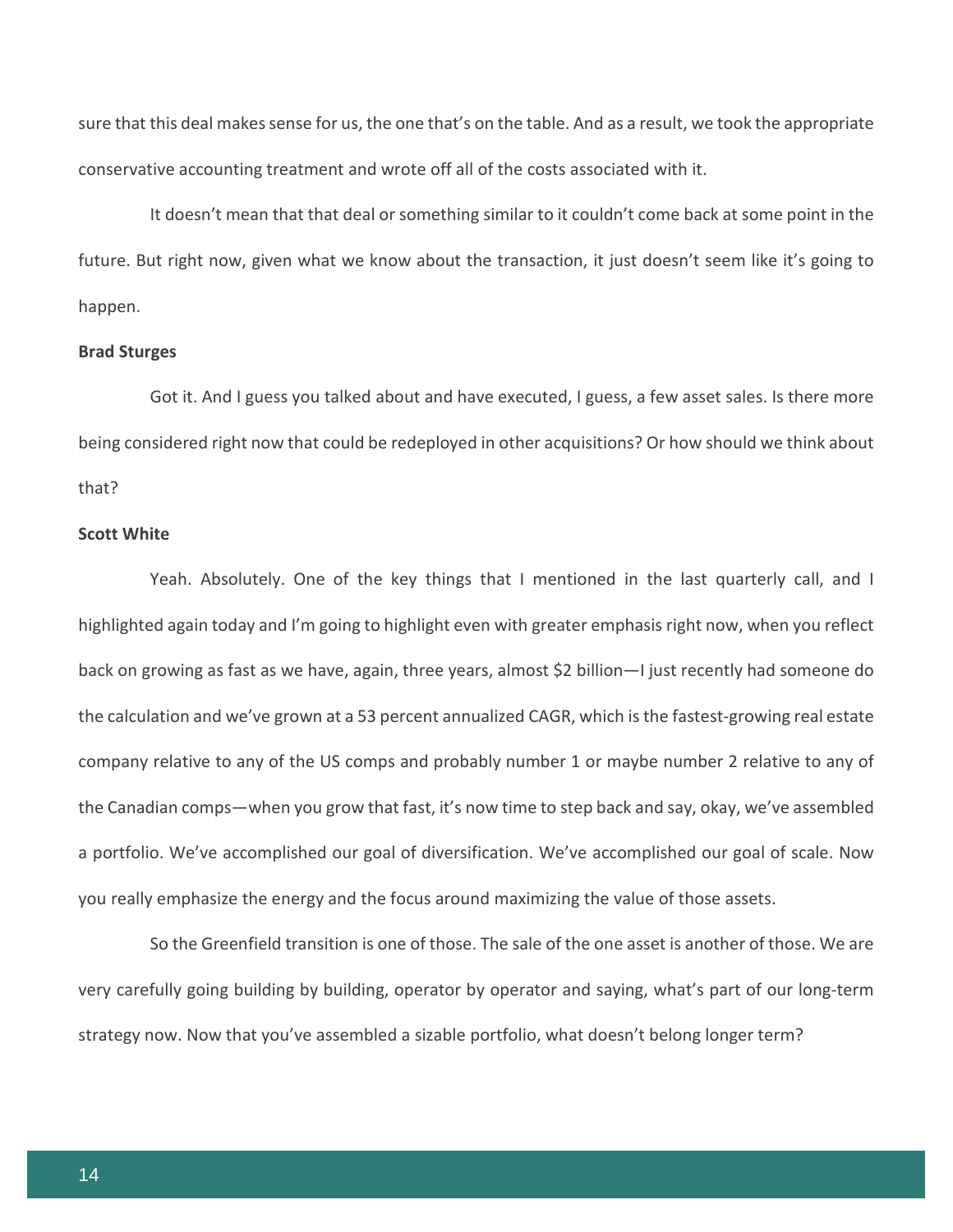And when we think about that, we think about which operators do we have the ability to grow with. We think about strategically what fits into the portfolio. You should expect to see a few sales in the coming quarters, fairly small, one-off buildings that just don't make sense. We obviously continue to be in growth mode, so you shouldn't expect massive dispositions. It's hard to be in growth mode while you're selling. But you also need to be smart about maximizing value. And right now, there are certain assets in our portfolio that we think don't make sense long term in terms of maximizing value and creating value for our shareholders.

#### **Brad Sturges**

All right. And in terms of the leverage, where is leverage today on a pro forma basis with the latest round of preferred equity being issued to Magnetar? And then how do you see that trending over the next 12 months?

## **Scott Higgs**

Yeah. So pro forma it's right around 60 percent. And as we kind of mentioned, I think we'll … we have a bias to reduce it, but the markets are favourable right now, right? So I think we're going to be opportunistic on refinancings. And I think, over the long term, I still do think the 50 to 55 percent of the long term for this vehicle makes sense.

But in the interim, we're comfortable with where we're at.

## **Brad Sturges**

For triple-net leased assets, where would be the financing cost today?

#### **Scott Higgs**

In terms of the cost of it?

## **Brad Sturges**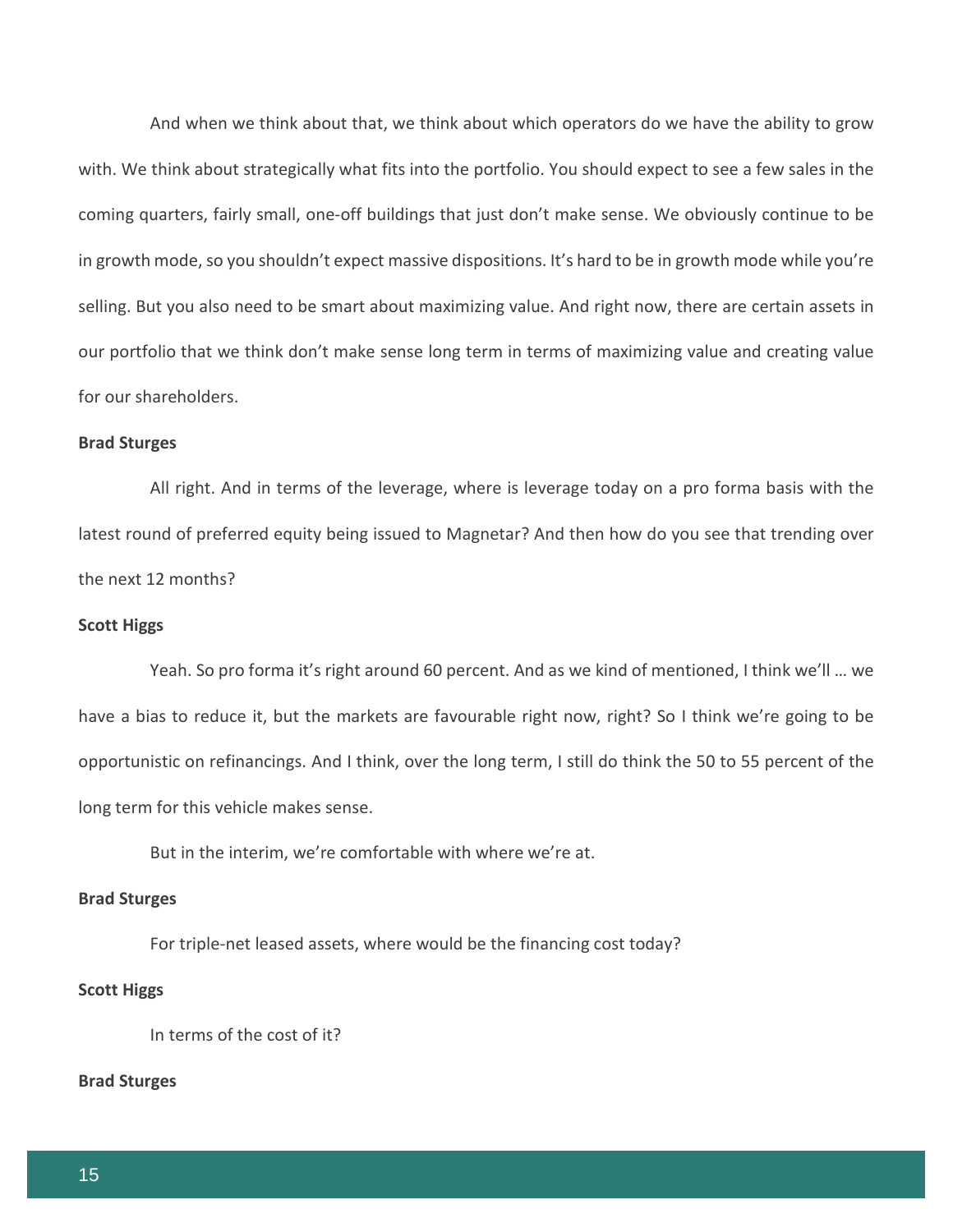In terms of like what you would be able to borrow at today, I guess, in the market.

#### **Scott Higgs**

Yeah. So the most recent transaction is the Commonwealth deal that we just priced at a fiveyear fixed at 3.84. So blended today on the portfolio, it's right around 4.5, but I think that you'll see that trend down a bit as we go.

## **Brad Sturges**

All right. Okay. Thank you.

## **Scott White**

Yeah. Brad, given the current state of the net markets and the cost of that, remember, at its very core a lot of what we do is spread investing. And our ability to create opportunities, like the Commonwealth opportunity where we can get in at a reasonable price and then spread invest—as we said, in that case, it was north of 200 basis points—we're not afraid of leverage. We understand that the equity markets have sort of set an expectation and a pseudo cap in terms of where we could be. Plus our lenders have set a very clear legal cap of where we can be. But we're not in a rush to delever.

I think, as Scott Higgs said, 50, 55 percent is the right metric for us. But where we are right now, we're very comfortable. We consider our growth trajectory, taking advantage of very favourable leverage markets, is part of our continued growth and strategy.

## **Brad Sturges**

Okay. Great. Thank you.

#### **Scott White**

Thanks, Brad.

## **Operator**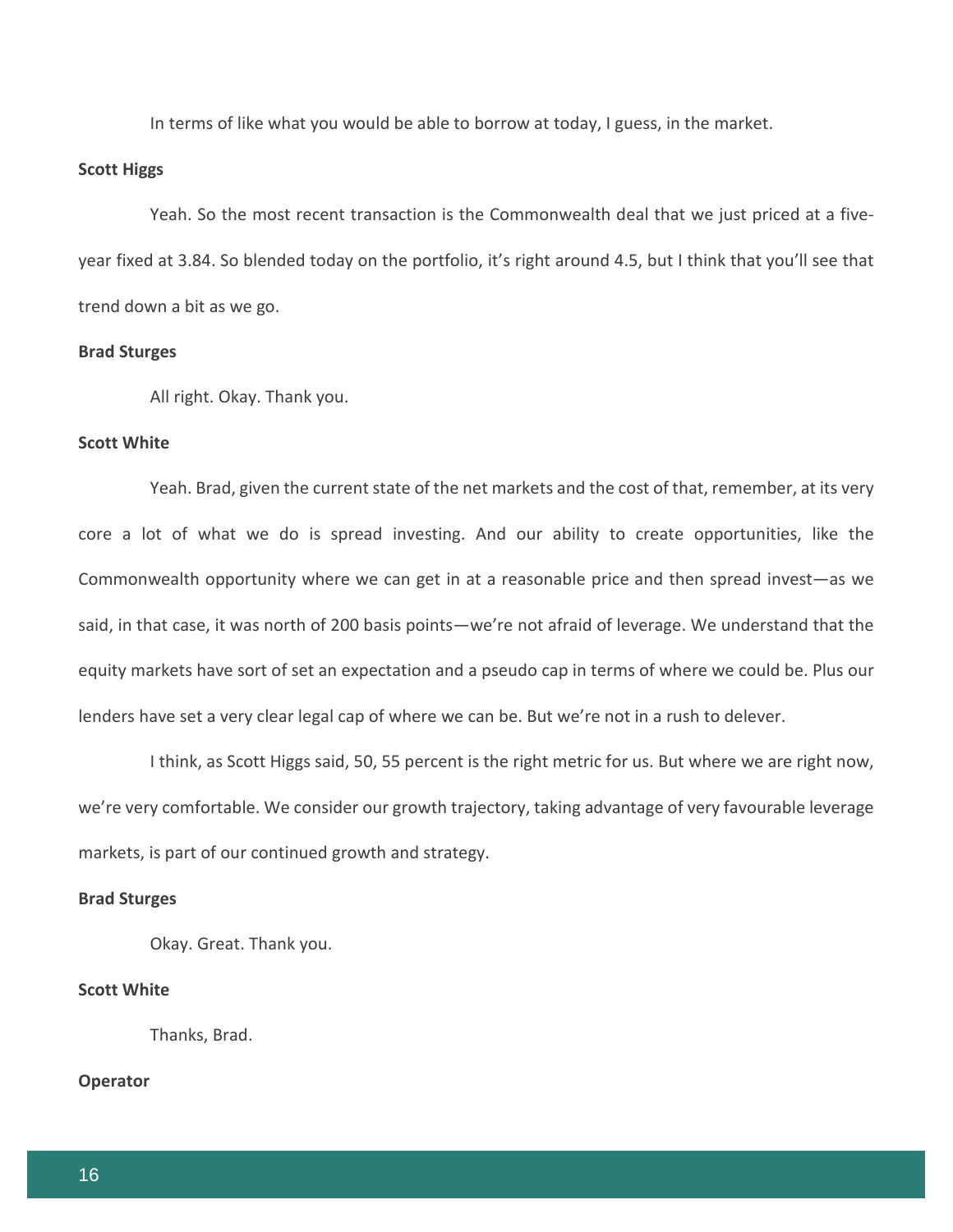And again, if you would like to ask a question, please press \*, 1 on your telephone handset.

Our next question comes from Chris Couprie from CIBC. Your line is opened.

## **Chris Couprie** — CIBC

Morning, gentlemen. I wanted to just turn back to this Greenfield transaction. So what's happening to Greenfield then? Because it looks like these assets were a large percentage of what they already were operating. So are you taking it back from that? Like what's the rationale, I guess, for them to exit?

#### **Scott White**

Yeah. So, Chris, this has been as part of our constant monitoring of the portfolio, and as I said before in terms of maximizing value, we talk to all of our operators on a regular basis. We have a dedicated team of professionals, a portfolio management team, that meets with and talks to our operators at least monthly, if not more. This is something that's been in the works for at least six to nine months where we know what some of their strategic goals are. And it's hard for me to speak on their behalf in terms of what their strategic goals are. But I think as a general proposition as a company, they were looking to reduce their exposure in certain areas. We as a company were looking to grow.

Commonwealth was an opportunity that was in our sights, and it really just lined up quite perfectly, to be honest with you. Sometimes it's better to be lucky than good. And we're really proud of the fact that things lined up in terms of Commonwealth is a great opportunity. It was a great opportunity for us to vertically integrate and get into operations. We had a Greenfield portfolio that the Commonwealth team was very familiar with. It's right in their backyard. And when you put the sum of the parts together, it was a massive, massive value-creation opportunity.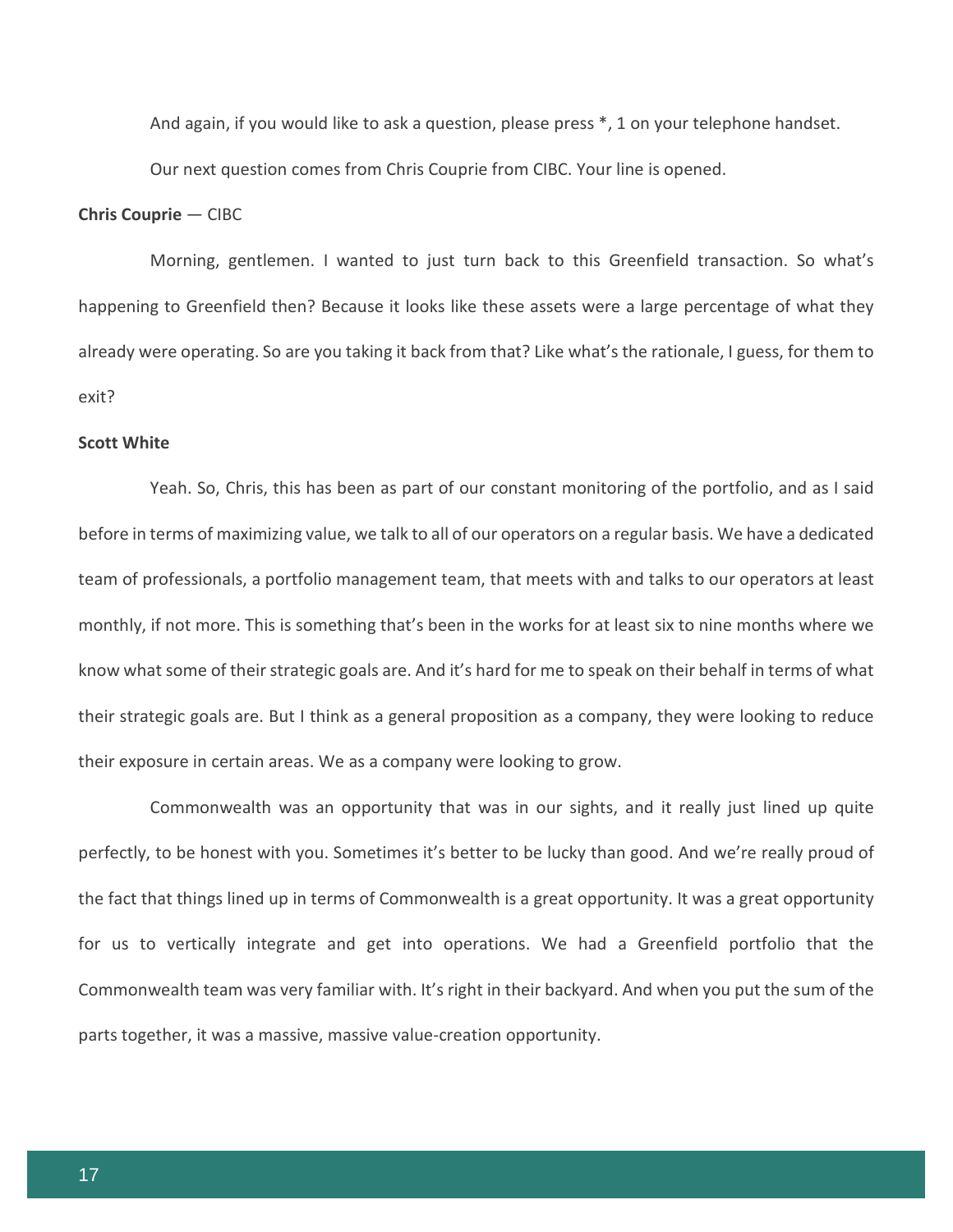As we mentioned in the script, you could see on an AFFO basis there's a real opportunity, both in terms of the acquisition of Commonwealth and then secondly the integration or transition of the Greenfield assets, to create north of \$0.10 per share on an AFFO basis. And that sort of everything lined up and just worked.

## **Chris Couprie**

So like had this Commonwealth transaction not been in the equation, was there still a plan to transition the operator?

#### **Scott White**

Not necessarily. Again, both have gone on now for I'm saying six months, but now that I think about it, it's probably closer to nine months. And it's an iterative process. You meet with operators. You look at performance. You see what their goals are. You assess. Is it possible we might have sold some of those assets? Yeah, it's possible. Is it possible we might have replaced operators in some of those buildings? Yeah, it's possible.

But it wasn't, Chris, where a year ago we needed to find a replacement operator for 13 assets, and we went out to find Commonwealth. That is not how it worked. It was truly Commonwealth was a great opportunity. We were acquiring.

So as you know, historically a lot of our business and a lot of our models acquire real estate, right? So if you look at everything we've done, there could very well have been an opportunity to acquire the Commonwealth real estate only. When everything sort of lined up in terms of, wait a second, it's a phenomenal operating business; we'd like to have operational expertise in-house; we're looking to expand the offering and the streams of income to our business; and oh, we have a great portfolio of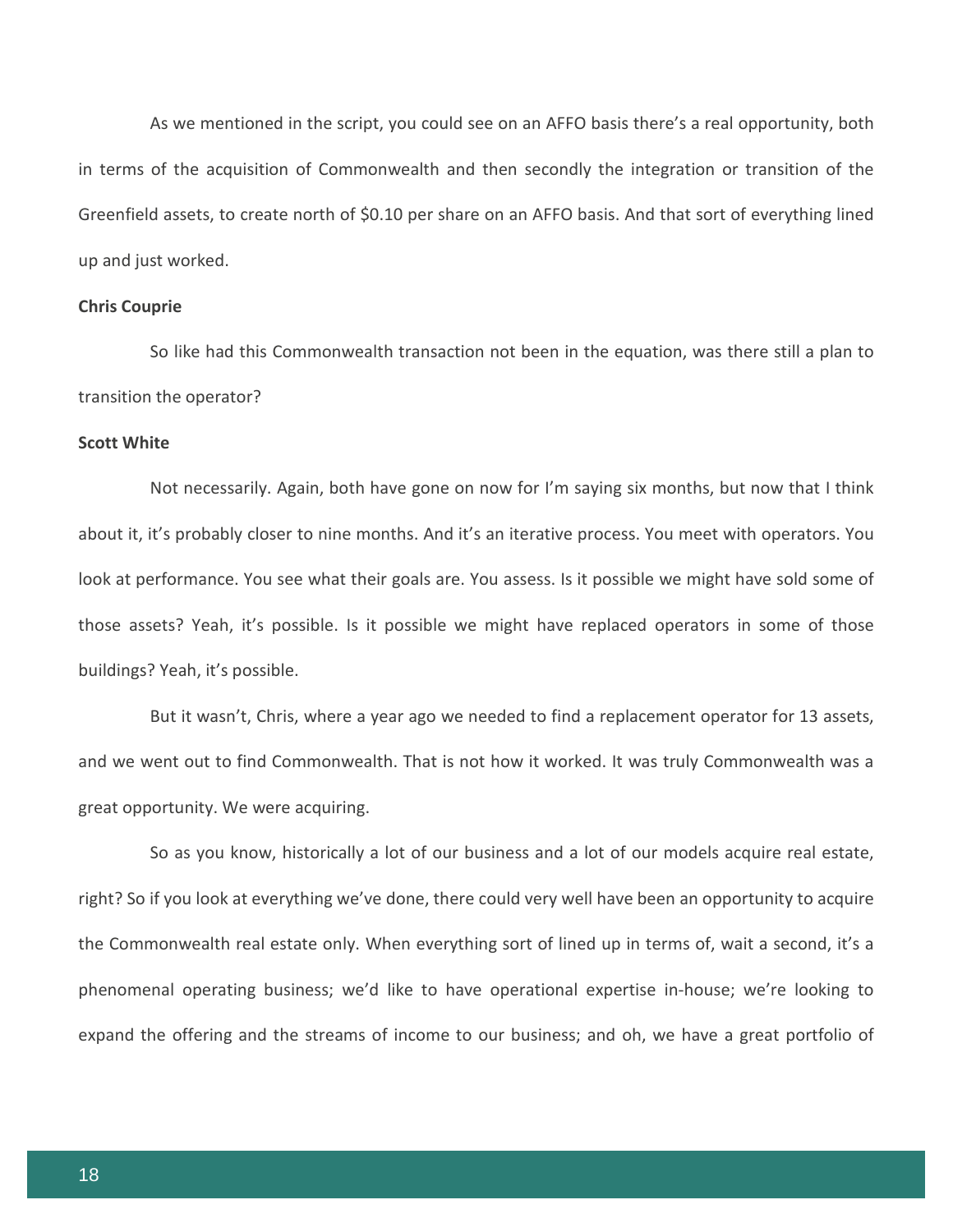spectacular buildings that happen to be in Commonwealth's backyard, it all sort of just lined up. And that was why we went down this path.

## **Chris Couprie**

What's occupancy like in that Greenfield portfolio?

## **Scott Higgs**

Low. Call it low 80s, about 83, 82, 83 percent. So we see some upside in several of those buildings, especially with Commonwealth coming in to the portfolio.

## **Chris Couprie**

Okay. And then just on that point, so you've increased your exposure to, I guess, more operating type of business. Can you just remind us what that is as a percentage of NOI on a pro forma basis and

where you think that could get to?

## **Scott Higgs**

So pro forma with the Greenfield transition, we're about 26 percent of NOI. And what it could grow to, I'd say that's probably a relatively good run rate on a scaling basis.

## **Chris Couprie**

So does it include some of the—

#### **Scott White**

Yeah. I think it's important, Chris, to emphasize we are a real estate company. We continue to be a real estate company. You should not expect over the course of the next couple of years we'll become a predominantly an operating company. That is not in our strategic plan.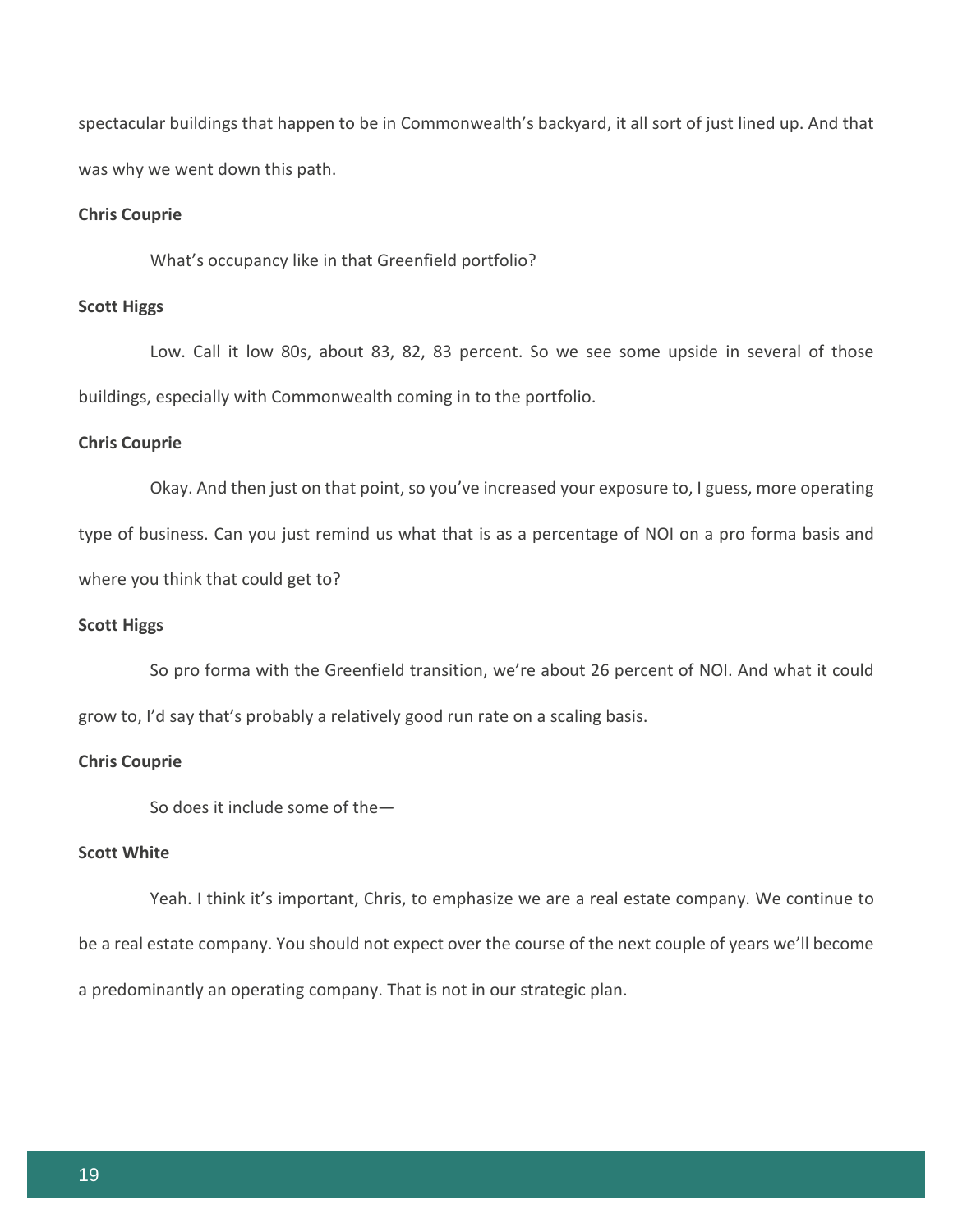So I think, as Higgs said, in that 25 percent plus or minus a few is probably where you should expect us to be. Would we be comfortable increasing? Yes. Should you expect us to become a predominantly operating company? No.

## **Chris Couprie**

Right. So you have some existing JV's where you can participate in the upside, if I'm not mistaken, on the—

#### **Scott Higgs**

Correct.

## **Chris Couprie**

So if you—

#### **Scott Higgs**

Right.

## **Chris Couprie**

—include—so that 26 percent includes all of that?

## **Scott Higgs**

It doesn't. Sorry, that was just direct wholly-owned 100 percent Greenfield and Commonwealth.

#### **Chris Couprie**

Right. So if you were—

#### **Scott Higgs**

 $So-$ 

## **Chris Couprie**

—to add—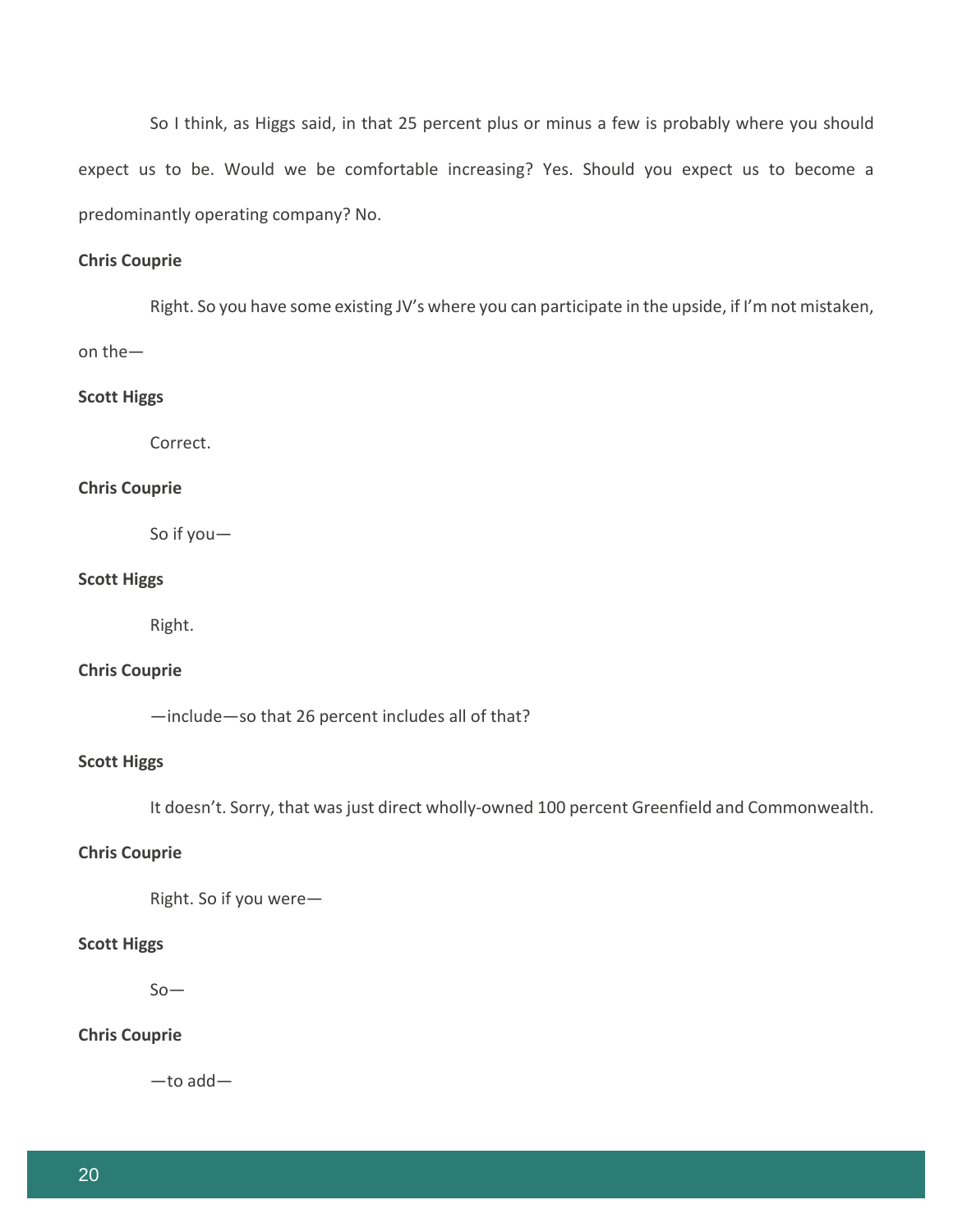#### **Scott Higgs**

Including the JVs, it's closer to 35 percent, 35 to 40 percent probably over the long run, including some of the other transitions here. But 35 to 40 percent.

## **Chris Couprie**

Okay. Great. And are there any other operators that you're looking to—that could transition into the Commonwealth platform, whether it makes sense or because there's just some type of issue that lends itself to that?

## **Adlai Chester**

Not issues. What I will say is when we acquired it, one of the first questions we asked the team was what was their ability to scale. And we feel confident this management team could scale to about 50 buildings. Currently, post the Greenfield transaction, they'll be around 33. So there is the ability to scale up this platform. With that said, we don't have anything in our existing portfolio that we plan to additionally transition to them.

## **Chris Couprie**

Okay. Got it. And then the reason that those handful were over to Heritage, was it just the markets they were in?

#### **Adlai Chester**

Yeah. As you—we have to manage relationships. And one of the things we wouldn't want to do is necessarily create a situation where we're bringing in a new operator to a market. So the ability to combine it with Heritage, who's already there, it just strategically made much more sense for us.

## **Chris Couprie**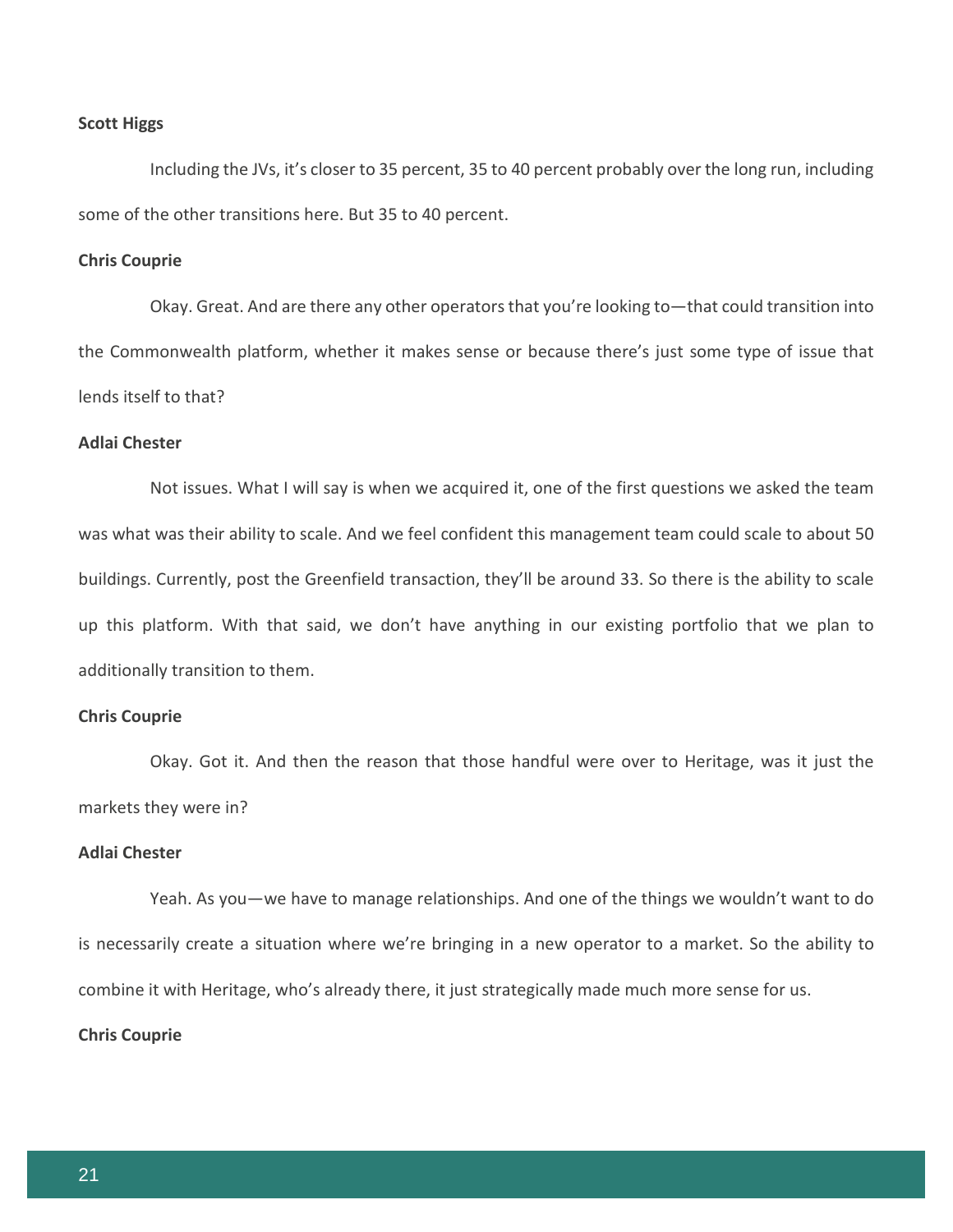Okay. Cool. And then the AFFO accretion that you talked to 2020, is the assumption that you'd

run it at 60 percent leverage over that time period?

## **Scott Higgs**

Yes.

## **Chris Couprie**

Okay. Great. I'll get back in line.

## **Scott White**

Okay. Great.

## **Adlai Chester**

Thank you.

## **Scott White**

Thank you so much.

## **Operator**

Thank you. And our next question comes from Tal Woolley from National Bank Finance. Please

go ahead. Your line is opened.

## **Tal Woolley** — National Bank Finance

Hi. Good morning, everybody.

## **Scott White**

Good morning, Tal.

## **Tal Woolley**

I apologize if this was asked earlier. And if it has, just let me know, and I'll check the transcript.

But the new CMS schedules came out for the—under PBPM and what the payment schedules would look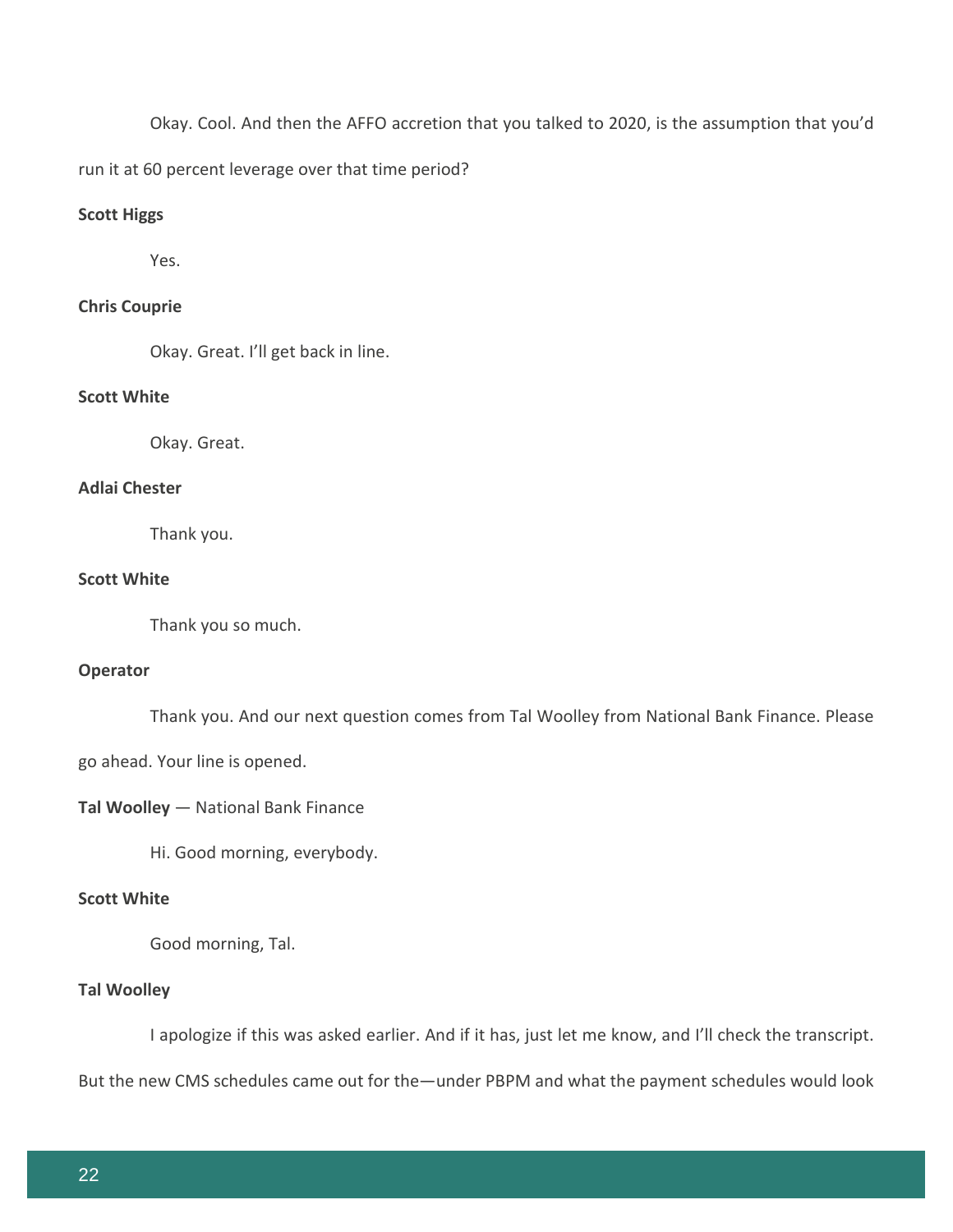like. Was there anything in there in talking to your operators that was surprising? And do you have any better sense of what your risk is on the transition to this new system?

**Bryan Hickman** — Senior Vice President – Investments, Invesque Inc.

Hey, Tal. This is Bryan. I'll take this one. What I'll say is that especially as we compare our portfolio to the broader skilled nursing industry, we feel pretty well positioned to benefit under PDPM. I say that because our facilities tend to be more Medicare-focused with clinically complex patients that aren't exclusively rehab. And that's fundamentally what the PDPM model is created to incentivize from a care perspective.

I'd say the increase to the Medicare rate was also generally favourably received. The big surprise for us is separate from the Medicare issues, and that was the Medicaid Illinois rate increase of \$240 million. It's something the provider space has been lobbying for for quite some time. But Illinois has been reluctant to sort of meet the needs of the providers there. So we were very positively surprised that that was announced last month.

## **Tal Woolley**

Okay. That's great. Thank you very much.

#### **Scott Higgs**

Thanks, Tal.

## **Scott White**

Thanks, Tal.

## **Operator**

Thank you. And our next question comes from Chris Couprie from CIBC. Please go ahead. Your line is open.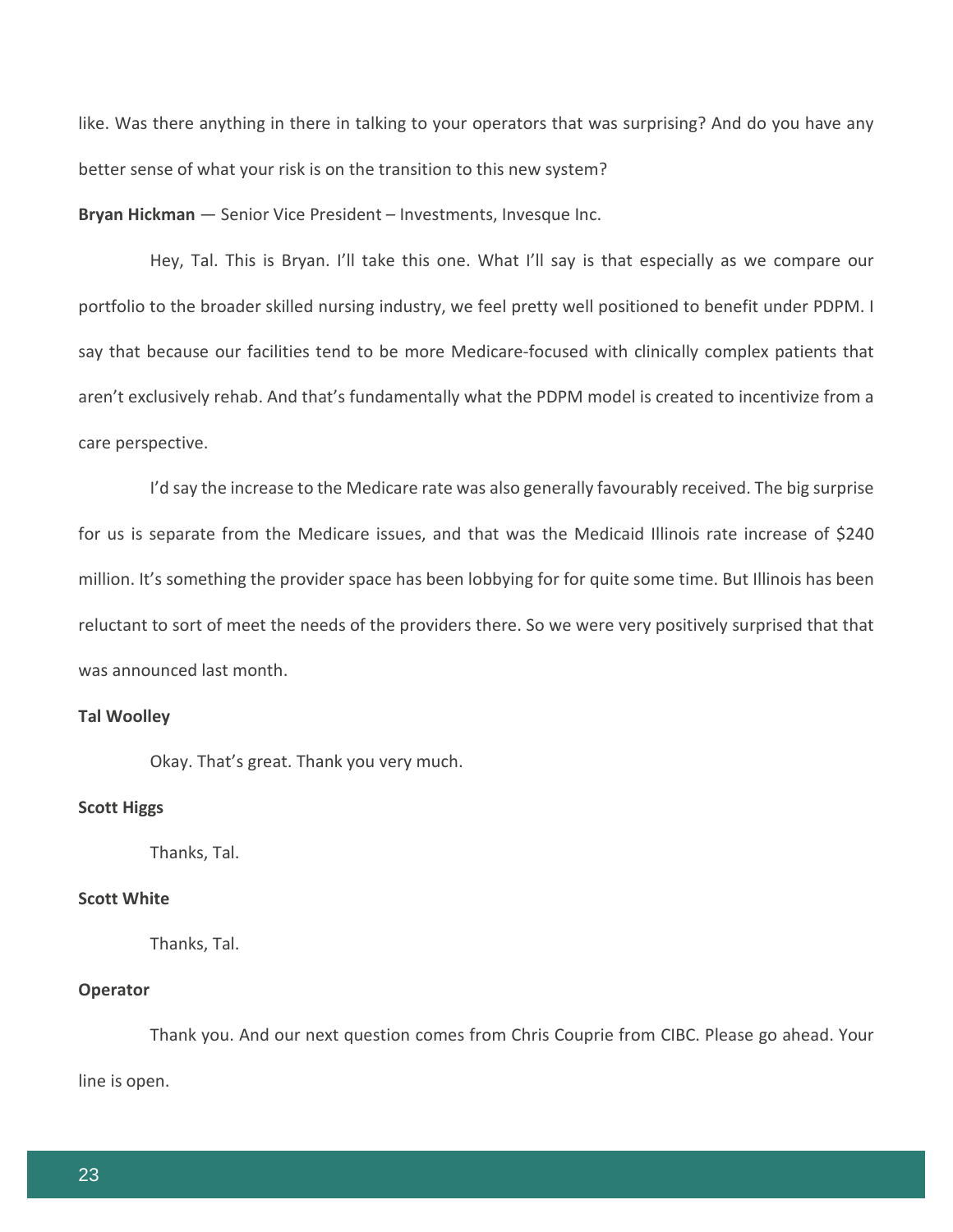#### **Chris Couprie**

Hi, guys. Sorry, just one follow-up. You kind of alluded to it in your opening remarks with respect to Magnetar and a new series of prefs. Number one, how should we think about the potential timing of that subscription taking place? And number two, noticed that they're also extending or they have extended a loan to you guys subsequent to quarter-end. Just maybe can you just talk to the rationale for that?

#### **Scott Higgs**

Sure. So on your first question with respect to the closing, I expect it to close within the next 30 days from today on the pref. And then with respect to the debt, it's just the short-term capital. I wouldn't expect that to be a long-term loan outstanding with them.

#### **Chris Couprie**

Okay. Thanks.

## **Operator**

Thank you. And our next question comes from Brad Sturges from IA Securities. Please go ahead. Your line is open.

#### **Brad Sturges**

Just one question on the accretion provided. Is that based on in-place occupancy right now? Or are you assuming some further improvements?

#### **Scott Higgs**

It's including a modest improvement, but it's basically in-place NOI. But one thing important to comment on there is it does include full-boat CapEx on those portfolios—or on the Commonwealth portfolio that we'll have. So that reduction is included in that AFFO number.